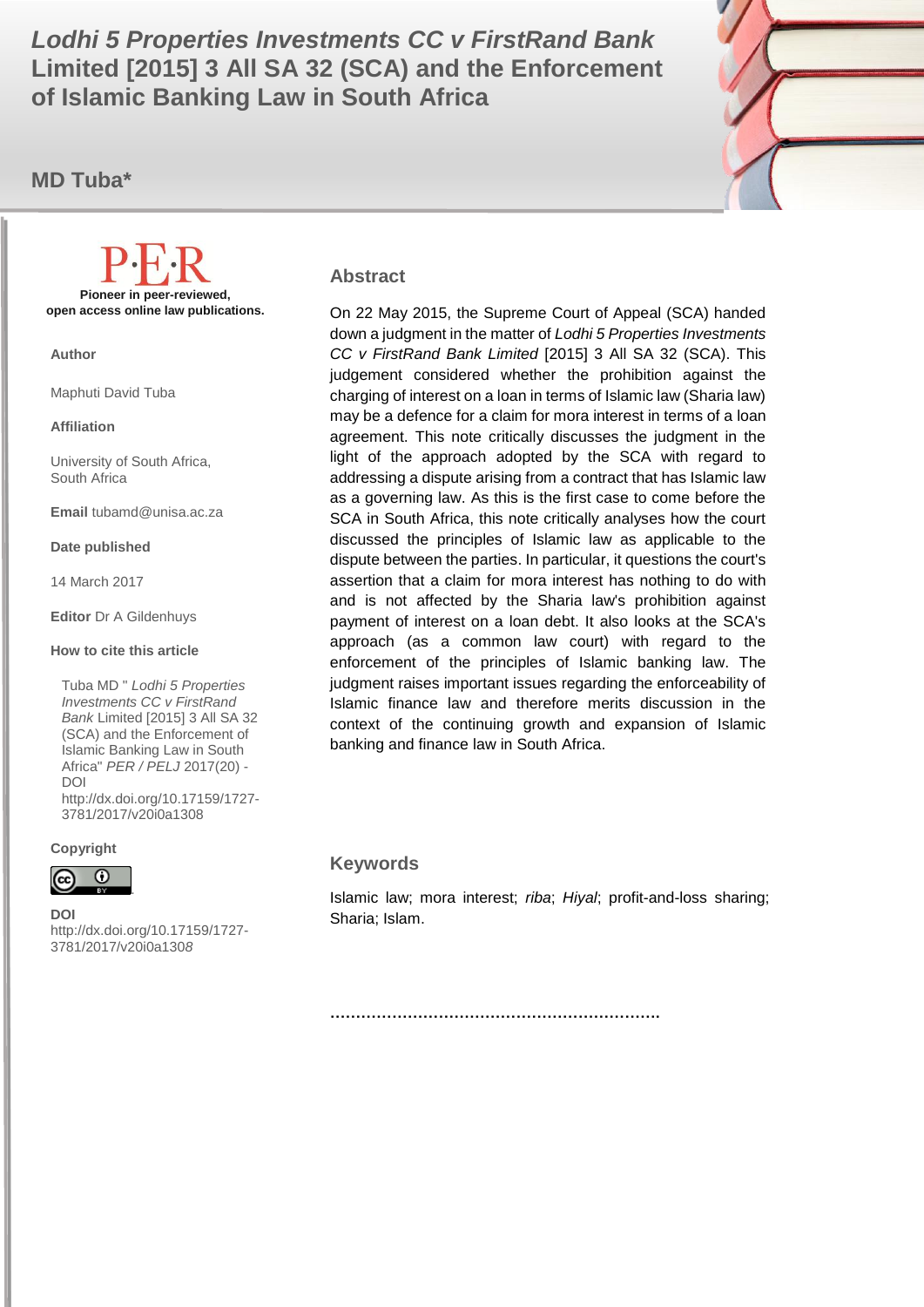l

### **1 Introduction**

An increase in the number of Muslims worldwide has been observed for many decades. It signals the needed for the non-Islamic world to take cognisance of Islamic law (also known as Sharia law) and practices. This has created a demand for pertinent financial transactions and services to comply with Islamic law. As a result, conflicts of law often arise where the principles of Islamic law are incorporated into the terms of financial agreements concluded in a secular context. Judicial officers in non-Muslim jurisdictions face challenges in terms of how to apply and enforce agreements incorporating these principles. This is particularly so with regard to disputes brought before secular courts in common law (and civil law) jurisdictions such as South Africa, where these courts are often called to interpret and apply, or at least to take cognisance of Islamic law. In 2015 the Supreme Court of Appeal (SCA) was faced with a problem of this kind in *Lodhi 5 Properties Investments CC v FirstRand Bank Limited.*<sup>1</sup> This case illustrates the challenges that secular courts encounter when they are confronted with the interpretation and application of uncodified Sharia law, which has been the subject of various scholarly interpretations. It also illustrates the challenges encountered by common law courts with no expertise to interpret and enforce transactions which are subject to Sharia law. This lack of expertise is evident in the abovementioned case, as the courts - both the High Court<sup>2</sup> (HC) and the SCA - did not address several issues which called for the interpretation of the relevant Islamic finance principles, and thus left more questions unanswered than those that were successfully addressed. The case raises important issues regarding the enforceability of Islamic finance law and merits discussion in the light of the continuing growth and expansion of Islamic banking and finance law in South Africa. The purpose of this case note is to critically analyse the decision in *Lodhi 5* SCA in order to determine whether or not the court correctly applied the relevant principles of Sharia law with regard to the prohibition on the charging of *riba* interest. While the focus of this note is on the decision of the SCA, reference is made to the decision in the HC in order to illustrate the general approach of South African courts to the interpretation and enforcement of Islamic finance law. The discussion of the case note begins with a brief explication of the fundamental principles of

Maphuti David Tuba. LLB (WITS) LLM (UNISA). Senior lecturer, Department of Mercantile Law, University of South Africa. Email: tubamd@unisa.ac.za.

<sup>1</sup> *Lodhi 5 Properties Investments CC v First Rand Bank Limited* 2015 3 All SA 32 (SCA) (hereinafter "*Lodhi* SCA").

<sup>2</sup> *FirstRand Bank Ltd v Lodhi 5 Properties Investment CC* 2013 3 SA 212 (GNP) (hereinafter "*Lodhi* HC").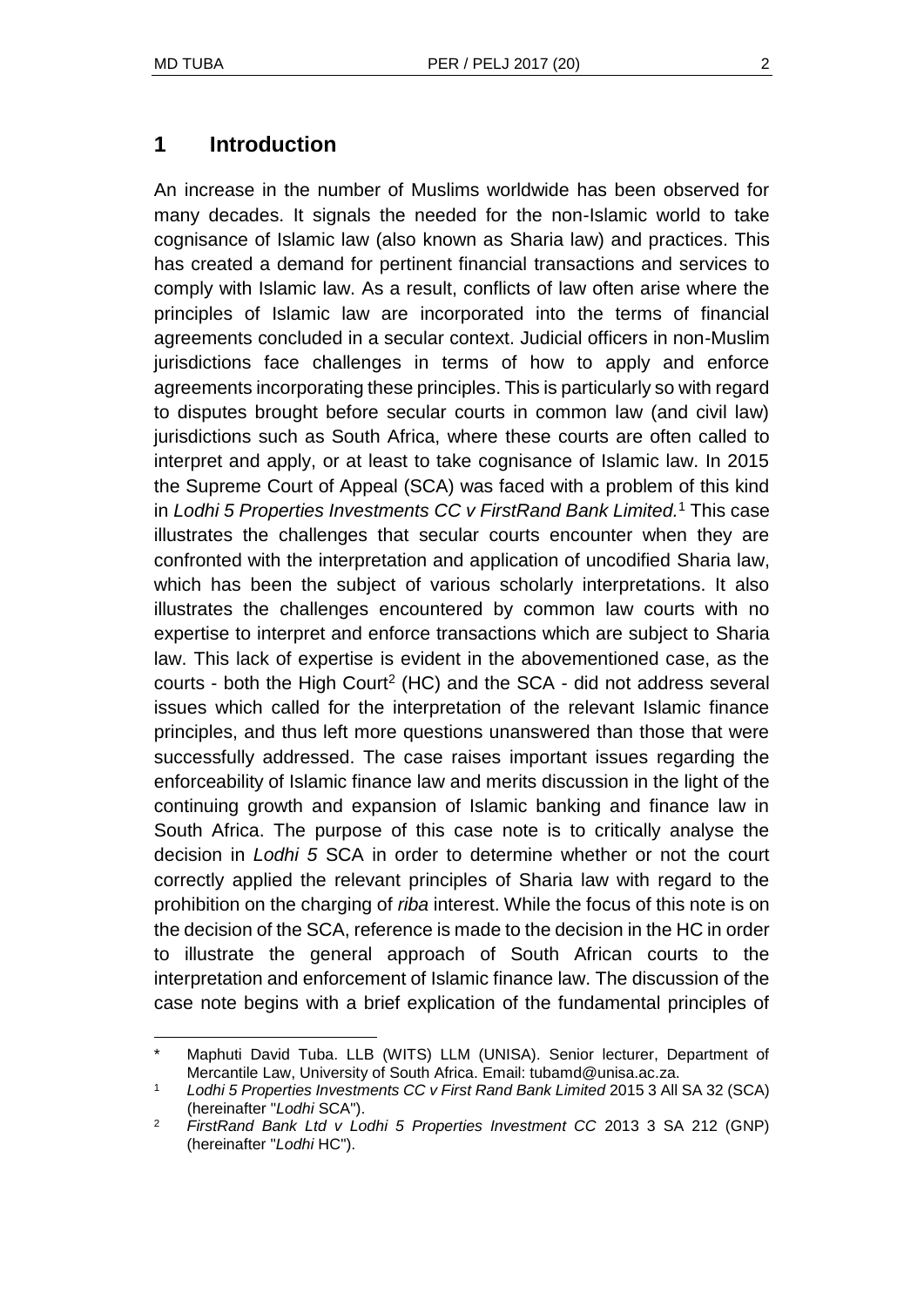Islamic banking law in order to establish the concepts applicable to the case under discussion. This is followed by a description of the facts of the case and the decisions of the HC and, most importantly, the SCA. A critical analysis of the SCA decision follows thereafter, and then concluding remarks are made on the decision of the SCA.

# **2 Fundamental principles of Islamic banking law**

Islamic law is a legal system which is derived primarily from the *Quran* (the Muslim holy book) and the *Sunnah* (examples of the practices of Prophet Mohammed).<sup>3</sup> In terms of Islamic law conduct is either permitted (*halaal*) or strictly prohibited (*haram*).<sup>4</sup> The question as to whether something is permitted or prohibited is not a simple one, however. Engaging in the following financial practices is prohibited in terms of Islamic law: *gharar*  (indulging in risk or uncertainty), *maysir* (gambling), unjustified enrichment, and *riba* (charging interest, or usury).<sup>5</sup> The focus of this note will be on *riba*, which forms the basis for distinguishing Islamic finance from its conventional counterpart*.*

## *2.1 Riba and the charging of interest on loans*

Islamic law generally regards the charging of interest on loans as oppressive and exploitative, and it is therefore prohibited.<sup>6</sup> Similar prohibitions on usurious interest exist in conventional banking, with the result that the distinction between interest and *riba* is sometimes blurred. Unlike the limited prohibition on the charging of interest found in the Bible,<sup>7</sup> the *Quran* expresses the prohibition against *riba* emphatically in four verses.<sup>8</sup> For instance, the *Quran* is translated as saying: "O ye who believe! devour not *Riba* doubled and multiplied".<sup>9</sup> However, it does not define what the term *riba* actually means. *Riba* literally means simply "increase, addition, expansion or growth",<sup>10</sup> but in the context of financial transactions it means much more than that. Terms such as "effortless gain" and "profit which is given without giving anything in exchange" come to mind.<sup>11</sup> Sharia law prohibits *riba* in the sense of the accumulation of wealth that is not a product

<sup>3</sup> Okon 2012 *AJSMS* 106.

<sup>4</sup> Visser *Islamic Finance* 16.

<sup>5</sup> Garner 2013 *LJLC* 72; Razak 2015 *EJIF* 7.

<sup>6</sup> Sauer "Metaphysics and Economy" 154; Alrifai *Islamic Finance* 117.

<sup>&</sup>lt;sup>7</sup> New International Version Deuteronomy 23:19 and Nehemiah 5:10-11.

<sup>8</sup> Ali *Holy Qur'ᾱn: Translation*, Surah Al-Rum 30:39, Surah An-Nisaa 4:161, Surah Al-i- 'Imran 3:130, Surah Al-Baqarah 2:275.

<sup>9</sup> Ali 1987 http://www.streathammosque.org/uploads/quran/english-quran-yusuf-ali.pdf.

<sup>10</sup> Chapra 1984 *HI* 5.

<sup>11</sup> Alrifai *Islamic Finance* 100.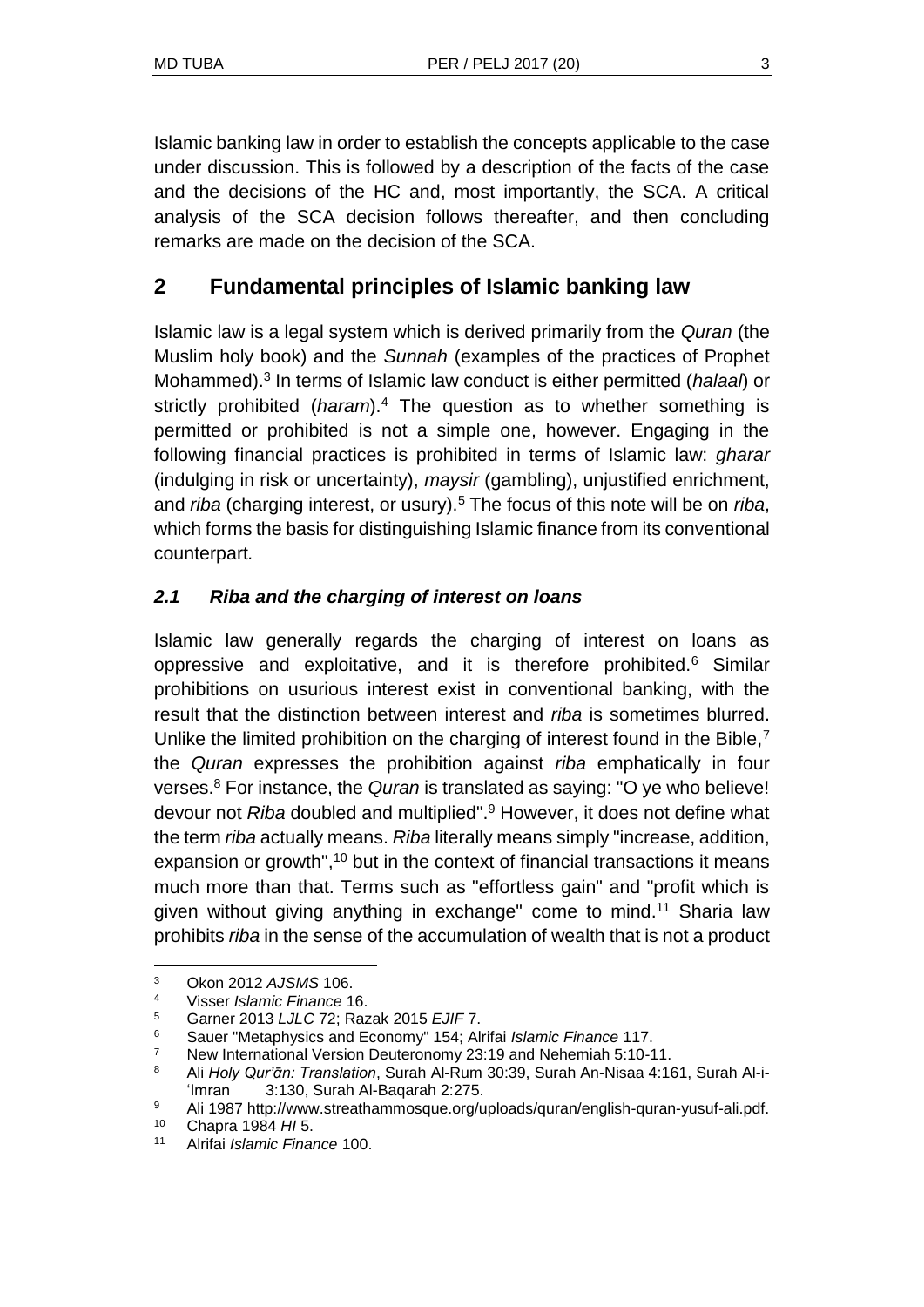of labour or equivalent financial value.<sup>12</sup> A consensus among Muslim jurists exists that *riba* has the same literal meaning and import as interest.<sup>13</sup> It is also agreed that it refers to some form of "premium" that must be paid to the creditor, along with the principal amount, as a condition for extending the loan, or for an extension of its maturity.<sup>14</sup> Any positive, fixed, or predetermined interest rate that is tied to the maturity of the loan is considered as *riba* and is therefore prohibited.<sup>15</sup> Muslim scholars, however, have not reached a consensus on the ambit of the prohibition against *riba*. This has sparked a conflict of interpretation between the two main categories of Muslim scholars.<sup>16</sup> A tug-of-war on the ambit of *riba* exists between classical and modern scholars.

The classical Muslim school follows the traditional definition of *riba* as any additional charge for borrowed money.<sup>17</sup> They adopt the technical Arabic meaning of *riba*, which is translated as "an excess" or "increment".<sup>18</sup> In their view, any additional amount charged over and above the capital originally advanced as a loan is simply "an act of renting money at a price called interest" and is therefore prohibited.<sup>19</sup> They refute any argument that strives to make a distinction between simple interest (which is not prohibited) and usurious interest (i.e. an exorbitant amount of interest).<sup>20</sup> According to the classical scholars, any benefit or increase (nominal or real), or any predetermined return on the loan capital advanced is *riba* and therefore prohibited.<sup>21</sup> Consequently, any sum added to the principal from an exchange that is not reciprocated by an equivalent of value in return is *riba*. <sup>22</sup> Their verdict is that the prohibition against interest is absolute, unambiguous and unconditional.<sup>23</sup>

Modern scholars are, so to speak, "attempting to separate the chaff from the grain". The crux of their debate is about whether *riba* means interest or usury.<sup>24</sup> If *riba* is defined as interest, any commercial transaction which requires the repayment of an amount additional to the capital is invalid under

<sup>12</sup> Sharawy 2001 *GJICL* 161.

<sup>13</sup> Swartz 2012 *AJBM* 10104.

<sup>14</sup> Swartz 2012 *AJBM* 10104.

<sup>15</sup> Iqbal "Financial Engineering" 10.

<sup>16</sup> Thomas "What is Riba" 140.

<sup>17</sup> Visser *Islamic Finance* 100.

<sup>18</sup> Irfan *Heaven's Banker* 60; Ginena and Hamid *Foundations* 40-42.

<sup>19</sup> Abdul-Rahman *Art of RF* 2; Sauer "Metaphysics and Economy" 155.<br><sup>20</sup> Chapta 1984 HLE

<sup>20</sup> Chapra 1984 *HI* 5.

<sup>21</sup> Saeed *Islamic Banking* 1.

<sup>&</sup>lt;sup>22</sup> Sauer "Metaphysics and Economy" 154-155.<br><sup>23</sup> Chapta 1984 HIA

<sup>23</sup> Chapra 1984 *HI* 4.

<sup>24</sup> Khalil "Overview of Sharia" 55.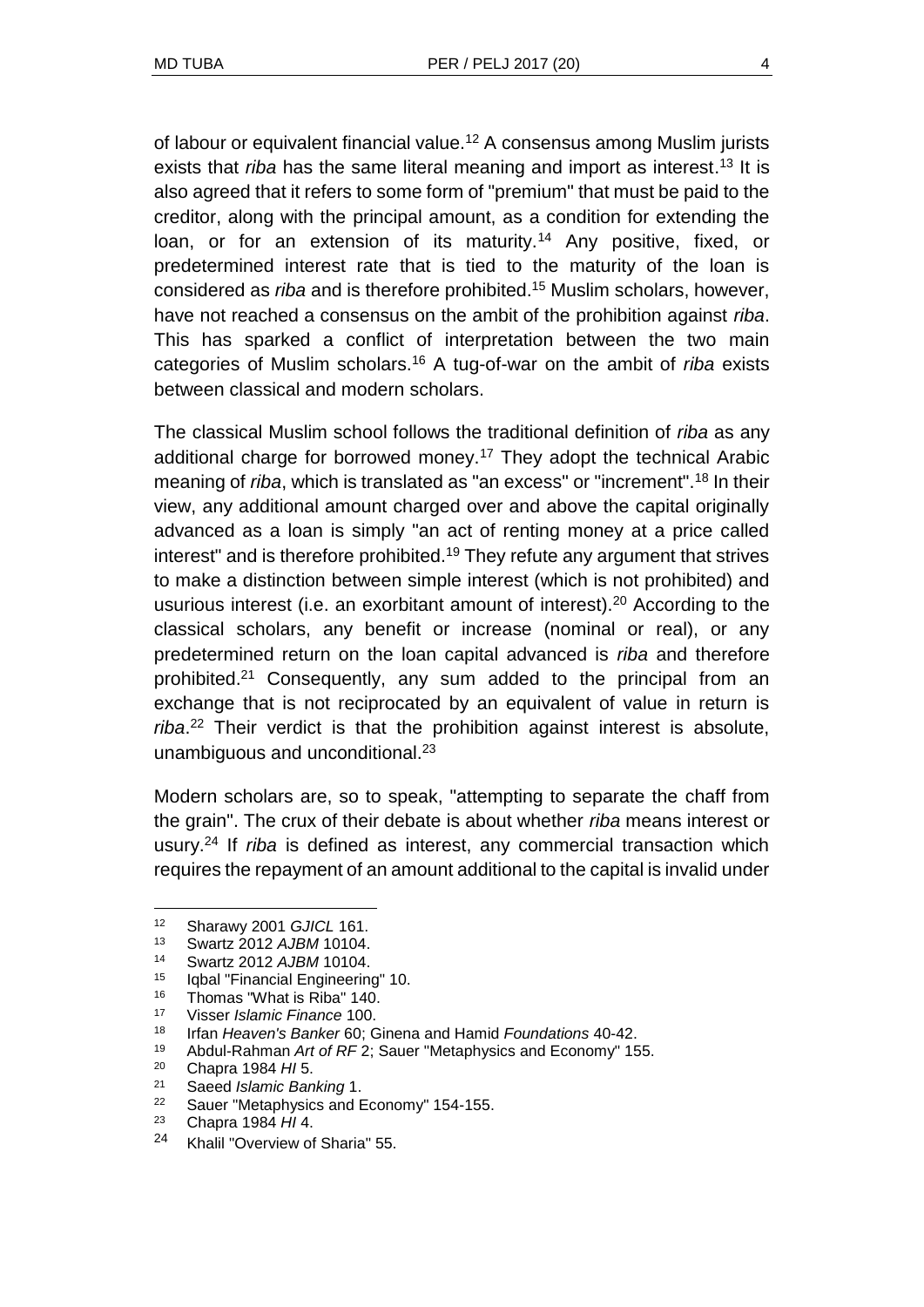Sharia law. However, if *riba* simply means usury, as long as the rate of interest has not hit some rate which is determined to be exorbitant, it is valid.<sup>25</sup> They begin by questioning a ban on *riba* in the modern-day economy.<sup>26</sup> Their argument is that *riba*, as manifested in the *Quran,* is a very specific form of interest. *Riba* and interest are two different things, and the ban cannot therefore be applied to all forms of interest found in modern economies.<sup>27</sup> They argue that the *Quran* verse quoted above is qualified by its reference to a specific amount of usury.<sup>28</sup> In their view, the words "doubled or multiplied" connote that "interest is classified as *riba* if the principal repayable is double the original amount".<sup>29</sup> What is banned by Sharia law, in their view, is "an unjustified increase" of return on a capital amount.<sup>30</sup> Their view of the ban on *riba* in the *Quran* and *Sunnah* is different from that of the classical scholars. Rather than defining it literally, they look at the rationale for the injunction as a ban on exploitative forms of interest which have the effect of committing economic injustices against the poor, contrary to Sharia law.<sup>31</sup> They support their position by arguing that the ban on *riba* is a ban on usuriously high and excessive interest, which is not equated with interest *per se*. <sup>32</sup> Unlike the classical scholars, in their view the ban on interest is conditional and not absolute.<sup>33</sup> Notwithstanding their different views on *riba*, there is a consensus amongst Muslim scholars that Sharia law prohibits *riba*. <sup>34</sup> They differ only in terms of what qualifies as prohibited *riba*, and not necessarily on whether or not Sharia law prohibits  $it.35$ 

Alongside the prohibition on *riba*, as argued by the classical scholars, Islamic law also prohibits the additional penalty interest imposed on defaulting customers who fail to meet their obligations.<sup>36</sup> Any additional amount claimed after the contract is agreed upon (such as an increase in price, default interest levied for late payment, and an early payment penalty) is also unlawful and prohibited as *riba*. <sup>37</sup> According to contemporary Muslims, however, Sharia law allows a claim for compensation arising from

<sup>25</sup> Khalil "Overview of Sharia" 55.

<sup>26</sup> Visser *Islamic Finance* 36.

<sup>27</sup> Visser *Islamic Finance* 36.

<sup>28</sup> Irfan *Heaven's Banker* 63.

<sup>29</sup> Irfan *Heaven's Banker* 63.

<sup>30</sup> Irfan *Heaven's Banker* 63.

<sup>31</sup> Irfan *Heaven's Banker* 63.

<sup>32</sup> Visser *Islamic Finance* 38; Sauer "Metaphysics and Economy" 154.

<sup>33</sup> Sauer "Metaphysics and Economy" 155.

<sup>&</sup>lt;sup>34</sup> Zuhayli "Juridical Meaning of Riba" 27.

<sup>35</sup> Fisho-Oridedi 2009 *CEPMLPAR* 5; Khalil "Overview of Sharia" 55.

<sup>36</sup> Hatta and Samah 2015 *GJAT* 12.

<sup>37</sup> Wahyudi *et al Risk Management* 113.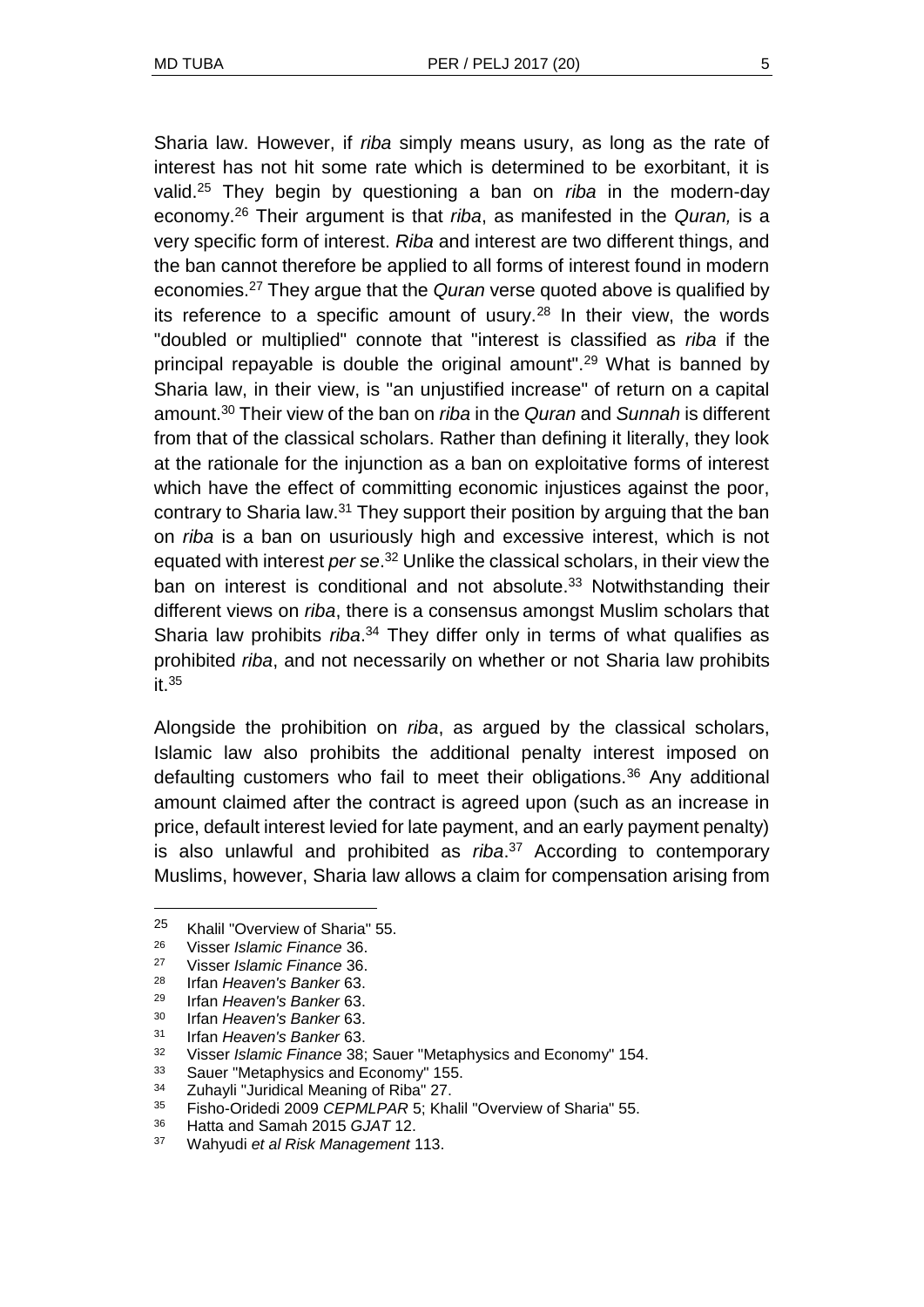the actual loss suffered by the financier due to a delay in payment (*ta'widh*), as well as the penalty charges imposed for such a delay, without the need to prove the actual loss (*gharamah*).<sup>38</sup> Such penalties can be charged, provided that the money is given to charity and is not income for the creditor.<sup>39</sup>

## *2.2 Permissible financial products in terms of* **Sharia** *law*

If the financial system were based on adherence to the classical position and the prohibition against levying interest on loans, this would raise a simple question: how would lenders be able to yield positive returns from the capital amounts that they advanced, without contravening Islamic law? In particular, are there any *halal* alternatives to the charging of interest on loans? Islamic law provides few modes of financing which serve as a replacement for the prohibitions against *riba*-based financing. The bulk of these modes of financing derive from financial instruments that are "engineered" on the basis of the profit and loss sharing principle (PLS) and asset-based financing, which have become primary characteristics of Islamic banking.<sup>40</sup> To understand what each of these financial instruments actually entails, one needs to understand the PLS principle upon which they are based.

### *2.2.1 PLS-based Islamic financial instruments*

The PLS principle stems from the promotion of profit from trade and productive investments under the Sharia law.<sup>41</sup> This principle generally means that the lender must share in the profits and losses arising out of the project for which the money was lent.<sup>42</sup> What is objectionable in terms of the prohibition against *riba,* as previously indicated, is not the payment of profit, but a pre-determined rate of return that is not the result of the profits and losses incurred by either party to a financial transaction.<sup>43</sup> This principle helps to draw a distinction between a prohibited *riba* and a legitimate return on investment. It recognises the use of an expected rate of return which is based on the risk that may arise from the operation of a financial transaction.<sup>44</sup> To implement this principle and be Sharia compliant, some forms of financial arrangements have been developed which are consistent

<sup>38</sup> Wahyudi *et al Risk Management* 113.

<sup>39</sup> Baele, Farooq and Ongena 2012 https://core.ac.uk/download/pdf/6654624.pdf.

<sup>40</sup> Siddiqui "Islamic Banking" 74.

<sup>41</sup> Mirakor and Zaidi "Profit-and-Loss Sharing" 51.

<sup>42</sup> Kettell *Islamic Finance* 5.

<sup>43</sup> Mirakor and Zaidi "Profit-and-Loss Sharing" 51.

<sup>44</sup> Iqbal "Financial Engineering" 10.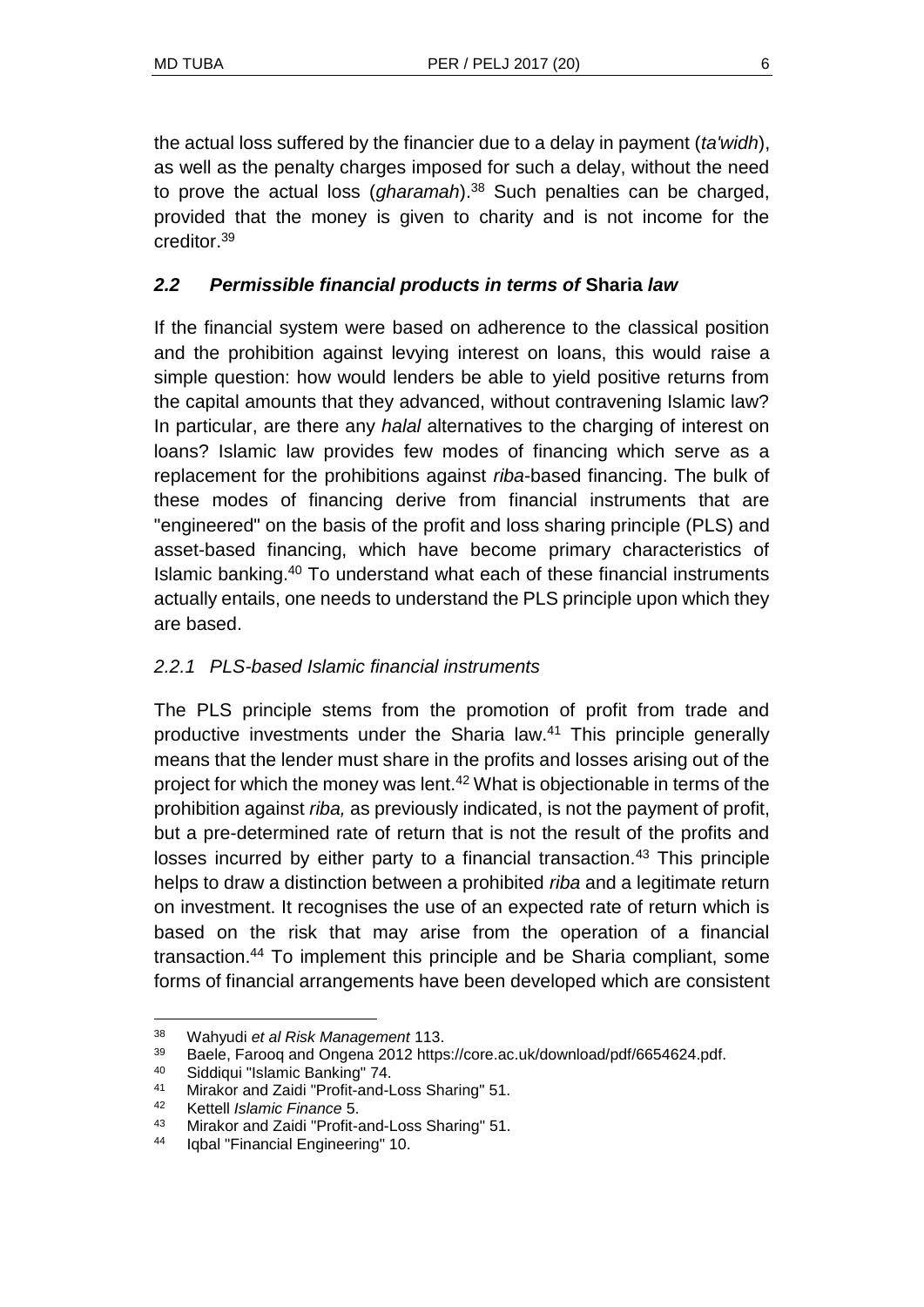with encouraging trade and profit. What is evident from the literature is that all parties to a financial transaction need not share in both profit and loss. In certain transactions, one party (mostly the financier) may fully shoulder the risk of loss.<sup>45</sup> As correctly stated, "[the] underlying idea is that Quran ... prohibits *riba* but applauds trade and profit, which is not frowned upon".<sup>46</sup> As a result, there are numerous financial instruments that have been accepted as Sharia-compliant and which have become the core of Islamic finance today. The relevant permissible Islamic banking products are discussed below.

The most recognised equity-based Islamic financial instruments, based on the PLS principle, are the *mudarabah* (trust financing) and *musharakah*  (partnership financing).<sup>47</sup> Both are based on the idea of partnership: a passive partnership in the case of *mudarabah* and an active one in the case of *musharakah*. <sup>48</sup> *Mudarabah* is defined as a type of partnership where one party - a financier or a bank - supplies the capital, while the other party provides the expertise, management and labour.<sup>49</sup> It is called "trust financing" because the financier entrusts his or her finance or investment to another party.<sup>50</sup> If the project results in profit, they share it in pre-determined proportions. If it results in a loss, the entire loss is borne solely by the financier, and the entrepreneur gains no benefit out of his or her effort.<sup>51</sup> *Musharakah*, unlike *mudarabah*, is purely a partnership financial instrument. It refers to a partnership agreement between two or more parties, in which the partners contribute either capital or labour in order to carry out a joint venture.<sup>52</sup> Unlike *mudarabah*, both parties contribute the capital and both have management rights in the project.<sup>53</sup> In a *musharakah*, both parties share in the profit according to a pre-agreed formula. Losses, however, are shared strictly according to their respective contributions to the partnership.<sup>54</sup> Although partnership based on the PLS principle is highly recommended under the Sharia law, it is not always easy to find partners to create a joint venture, in order to obtain financing.

<sup>45</sup> Visser *Islamic Finance* 53.

<sup>46</sup> Visser *Islamic Finance* 66.

<sup>47</sup> Hassan, Kayed and Oseni *Introduction* 104.

<sup>48</sup> Hassan, Kayed and Oseni *Introduction* 104.

<sup>49</sup> Hussain *Islamic Banking* 245.

<sup>50</sup> Alrifai *Islamic Finance* 125.

<sup>51</sup> Fakir and Tkiouat 2016 *IJEFI* 221; Hassan, Kayed and Oseni *Introduction* 105.

<sup>52</sup> Morapi *Islamic Banking in South Africa* 7.

<sup>53</sup> Qasaymeh 2011 *CILSA* 281.

<sup>54</sup> Kettell *Islamic Finance* 25.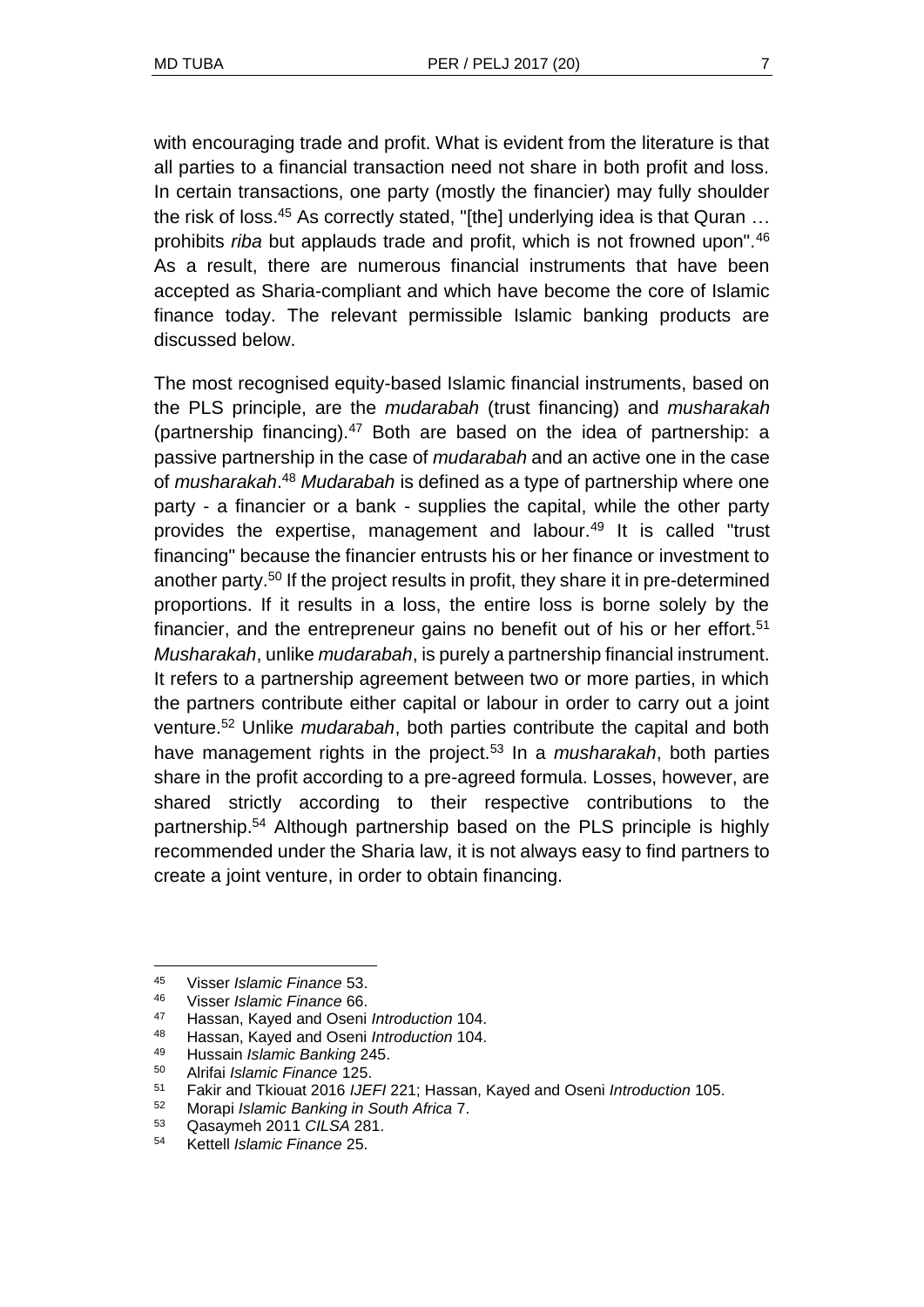Islamic law also recognises another financing instrument called *murabaha*  (cost plus)*. Murabaha* is debt-like, asset-based financing, in terms of which a customer requests the financial institution to purchase an asset for him or her and then sells it to the customer at an agreed price.<sup>55</sup> In terms of this agreement, the financial institution buys a product or asset at the request of the buyer in the market at its own cost<sup>56</sup> and for its own account.<sup>57</sup> The financial institution takes legal possession of the asset and later sells it to the buyer at cost plus a mark-up.<sup>58</sup> By taking possession of the financed property, the financial institution bears the risk during the period between purchasing the property and reselling it to the customer.<sup>59</sup> One of the key features of *murabaha*, which distinguishes it from a conventional loan, is that one cannot receive cash as a subject of the agreement.<sup>60</sup> In a *murabaha* transaction, the agreed sale price of the asset consists of the amount of financing and a predetermined profit margin.<sup>61</sup> This mark-up profit is generally not regarded as interest, simply because the financial institution is not giving a loan to the customer, but selling the goods to the customer at a profit.<sup>62</sup> At first glance, financing in terms of *murabaha* looks like a conventional loan, admitting the prohibited interest as cost plus profit through the back door. In support of this position, it is argued that the credit price charged by a financial institution, which includes a pre-specified profit margin, is parallel to a prohibited *riba* with similar characteristics to the one charged in conventional financing. $63$  The reason for its acceptability, however, is that it has an "asset-for-money" character rather than a prohibited "money-for-money" character. In terms of *murabaha*, the financial institution does not lend the borrower money and ask for the money over time plus a profit in addition to the loan capital. $64$  By buying the asset and then reselling it at a higher price, the financial institution takes a risk associated with the possibility of a sudden fall in price, which could see the buyer refusing to accept the asset at the agreed higher price.<sup>65</sup> It is acting as a seller rather than a moneylender.<sup>66</sup> The additional profit is not associated with the lending of money but with the buying and selling of the

 $\overline{a}$ 

<sup>55</sup> Hanif 2011 *IJBSS* 174; Hassan, Kayed and Oseni *Introduction* 82.

<sup>56</sup> Irfan *Heaven's Banker* 135.

<sup>57</sup> Visser *Islamic Finance* 66.

<sup>58</sup> Hussain *Islamic Banking* 245.

<sup>59</sup> El-Gamal "Paradox" 294.

<sup>60</sup> Hanif 2011 *IJBSS* 170.

<sup>61</sup> Hussain *Islamic Banking* 245.

<sup>62</sup> Jalil 2010 *IJBSS* 226.

<sup>63</sup> El-Gamal "Paradox" 292.

<sup>64</sup> Alrifai *Islamic Finance* 128.

<sup>65</sup> Alrifai *Islamic Finance* 128.

<sup>66</sup> Alrifai *Islamic Finance* 128.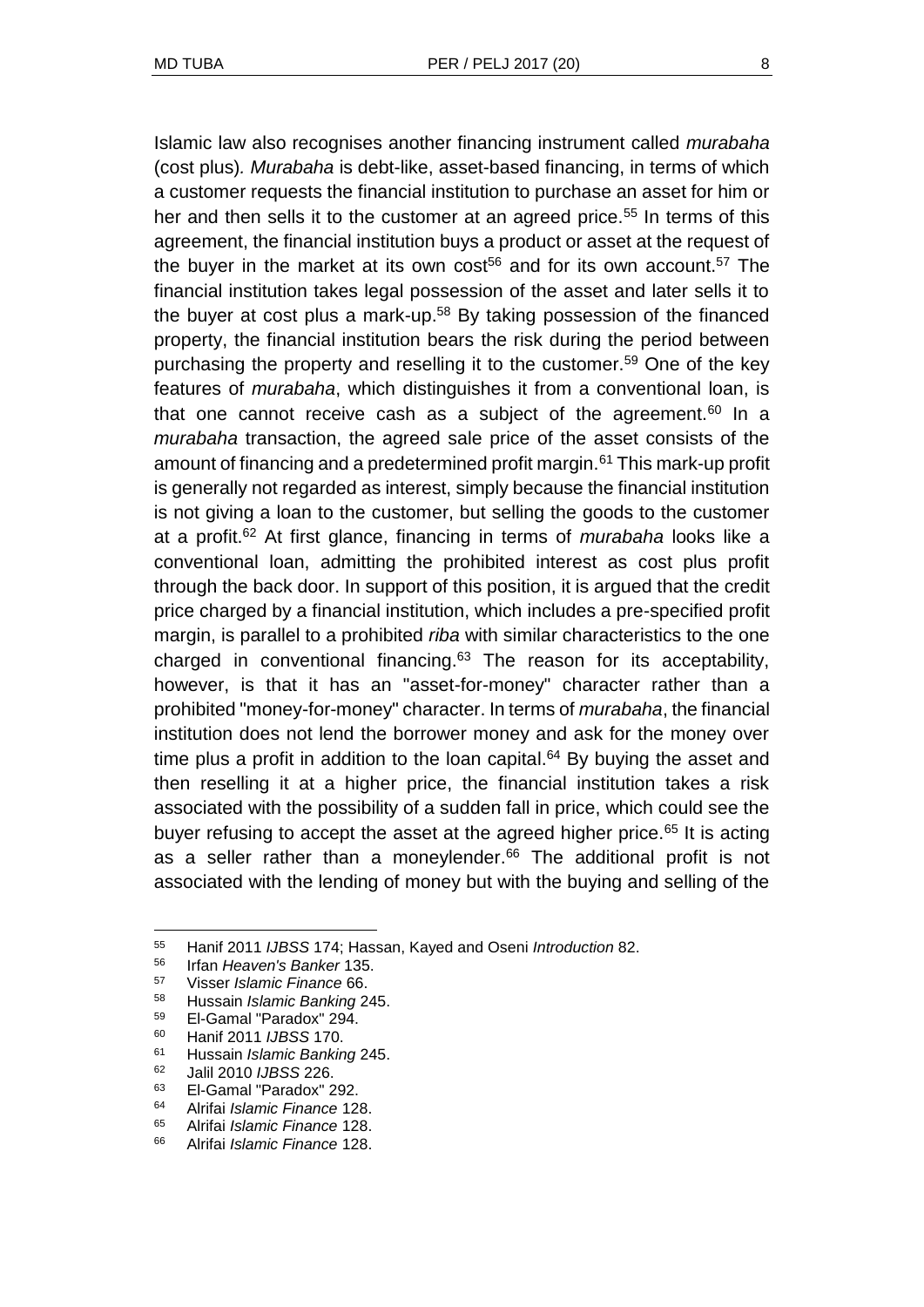asset.<sup>67</sup> The acquisition of assets is the key element of *murabaha* which distinguishes it from the normal consumption interest-based loan, which is prohibited under Sharia law.<sup>68</sup>

#### *2.2.2 Wakalah (agency) contracts as an ancillary to PLS contracts*

Each of the above financial products may be offered on its own or with others as hybrid products. One of the permissible contracts recognised as the most frequently accessed form of contract in all major Islamic financial agreements is known as *wakalah* (agency)*.* Literally*, wakalah* means looking after, taking custody, or applying skill on behalf of others.<sup>69</sup> Its operational models are twofold: they consist of pure *wakalah* and a combination of, for instance, *mudarabah* and *wakalah*. <sup>70</sup> In a pure *wakalah*, the agent (*wakil*) is not entitled to a profit in a PLS contract, but to an agreed agency fee based on his or her duties.<sup>71</sup> The principal (*mutawakkil*) bears the risks associated with the transaction. Exceptions are those that arise from the agent's negligence or misconduct.<sup>72</sup> In a combined *mudarabah* and *wakalah*, the agent is entitled to both an agent's fee for the efforts taken in managing the investment project, and to a share of the profit at an agreed ratio, once the investment has realised any such profit.<sup>73</sup> In order to be Sharia compliant, the *wakalah* agreement must not involve any of the prohibited practices, including the prohibition against *riba*. Like other Islamic financial contracts, *wakalah* (pure or combined) may be used as a "legal device" (*hilah,* or *hiyal* in the plural) in order to achieve certain objectives through legal means.<sup>74</sup> Although these objectives may be lawful or unlawful, *hiyal* are mostly used when it would be impossible to attain one's objective without violating the law.<sup>75</sup> In most cases, these legal stratagems are used in Islamic financing to circumvent the prohibition against *riba*, in order to frustrate the objectives of Sharia law.<sup>76</sup> For instance, parties may decide on a loan agreement without a predetermined interest so as to circumvent the prohibition against levying interest, by also entering into an agent agreement with the lender (as the agent), who is entitled to an excessive agency fee. The test for whether or not a particular legal device is lawful

<sup>67</sup> Alrifai *Islamic Finance* 128.

<sup>68</sup> Abdul-Rahman *Art of RF* 264.

<sup>69</sup> Ayub *Understanding Islamic Finance* 347; Nuhtay and Salman 2013 *IJBSS* 129.

<sup>70</sup> Ab'Aziz *Islamic Banking in Malaysia* 103*.*

<sup>71</sup> Ab'Aziz *Islamic Banking in Malaysia* 103.

<sup>72</sup> Qaed 2014 *JRHSS* 73.

<sup>73</sup> Hasan "Structured Products" 223.

<sup>74</sup> Horii 2002 *ILS* 313.

<sup>75</sup> Horii 2002 *ILS* 313.

<sup>76</sup> Mansoori 2011 *JIBM* 71.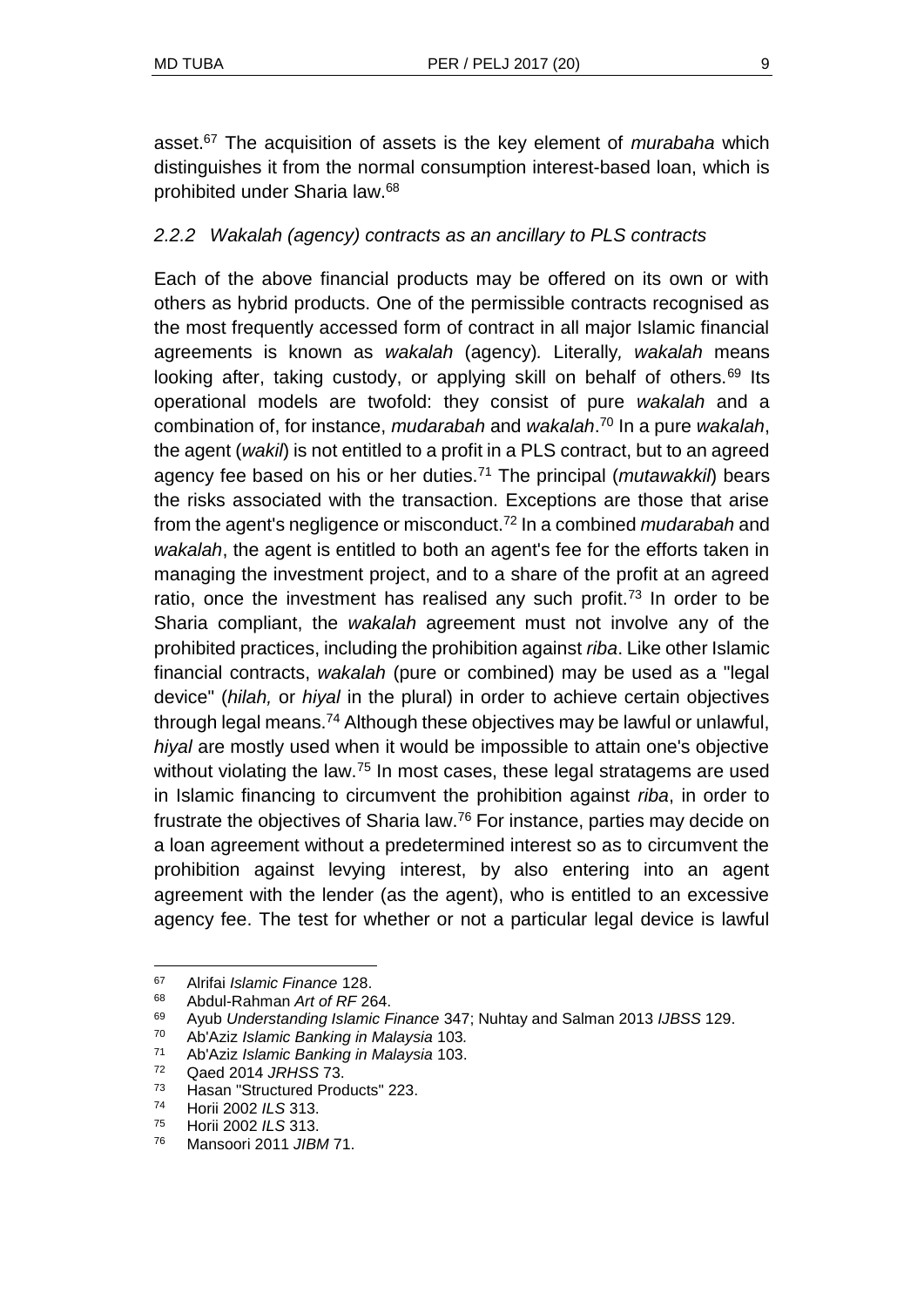depends on whether or not the purpose of such a device is simply to overcome the rigidity and inconvenience of any prohibition in terms of the Islamic law.<sup>77</sup> The motive of the parties thus determines the legality or illegality of the contract.<sup>78</sup> The relevant question that must be asked in the context of Islamic banking and finance is "whether the legal device used amounts to a trick or deception in order to open a back door for prohibited *riba*".<sup>79</sup> This note will now discuss the facts of the case and how the SCA dealt with these principles as they arose in the factual disputes between the parties.

# **3 The facts in the** *Lodhi* **SCA case**

The facts in the *Lodhi* SCA case arose from a relationship between the first appellant, Lodhi 5 Properties Investment CC ("Lodhi 5"), and the respondent, FirstRand Bank Limited ("FirstRand"). Lodhi 5 is one entity within the Lodhi Group. Another entity within the group is Lodhi 4 Properties Investments (Pty) Ltd ("Lodhi 4"), the second appellant. The third appellant, Mr Lodhi, is the sole member of Lodhi 5, which conducts the business involving rare and fine art, sporting goods, auctioneering and textile industries.<sup>80</sup> FirstRand offers to its Islamic customers specialised services and products that are compliant with Sharia law, in addition to its conventional banking products.<sup>81</sup> One of the products offered to Islamic customers is called Islamic Finance Residential Property Offering.<sup>82</sup> This involves an agency agreement that allows FirstRand to act as an agent when purchasing property on behalf of its customers in return for a fixed agency fee.<sup>83</sup>

In 2008 FirstRand loaned a sum of R9,6 million to Lodhi 5 in terms of an interest-free loan agreement.<sup>84</sup> The amount was loaned for the purchase of two properties in Kramerville, Johannesburg. This agreement provided that the loan amount would be repayable in 120 monthly instalments of R88 000. The parties also entered into an "Agency and Administration Service Agreement" in terms of which FirstRand acted as Lodhi 5's exclusive agent and purchased the property on the latter's behalf.<sup>85</sup> In return, Lodhi 5 would

<sup>77</sup> Mansoori 2011 *JIBM* 70.

<sup>78</sup> Rosly and Sanusi 1999 http://www.kantakji.com/media/8076/o113.pdf.

<sup>79</sup> Razak 2015 *EJIF* 7.

<sup>80</sup> *Lodhi* SCA para 2.

<sup>81</sup> *Lodhi* SCA para 3.

<sup>82</sup> *Lodhi* SCA para 3.

<sup>83</sup> *Lodhi* SCA para 3.

<sup>84</sup> *Lodhi* SCA para 3.

<sup>85</sup> *Lodhi* SCA para 6.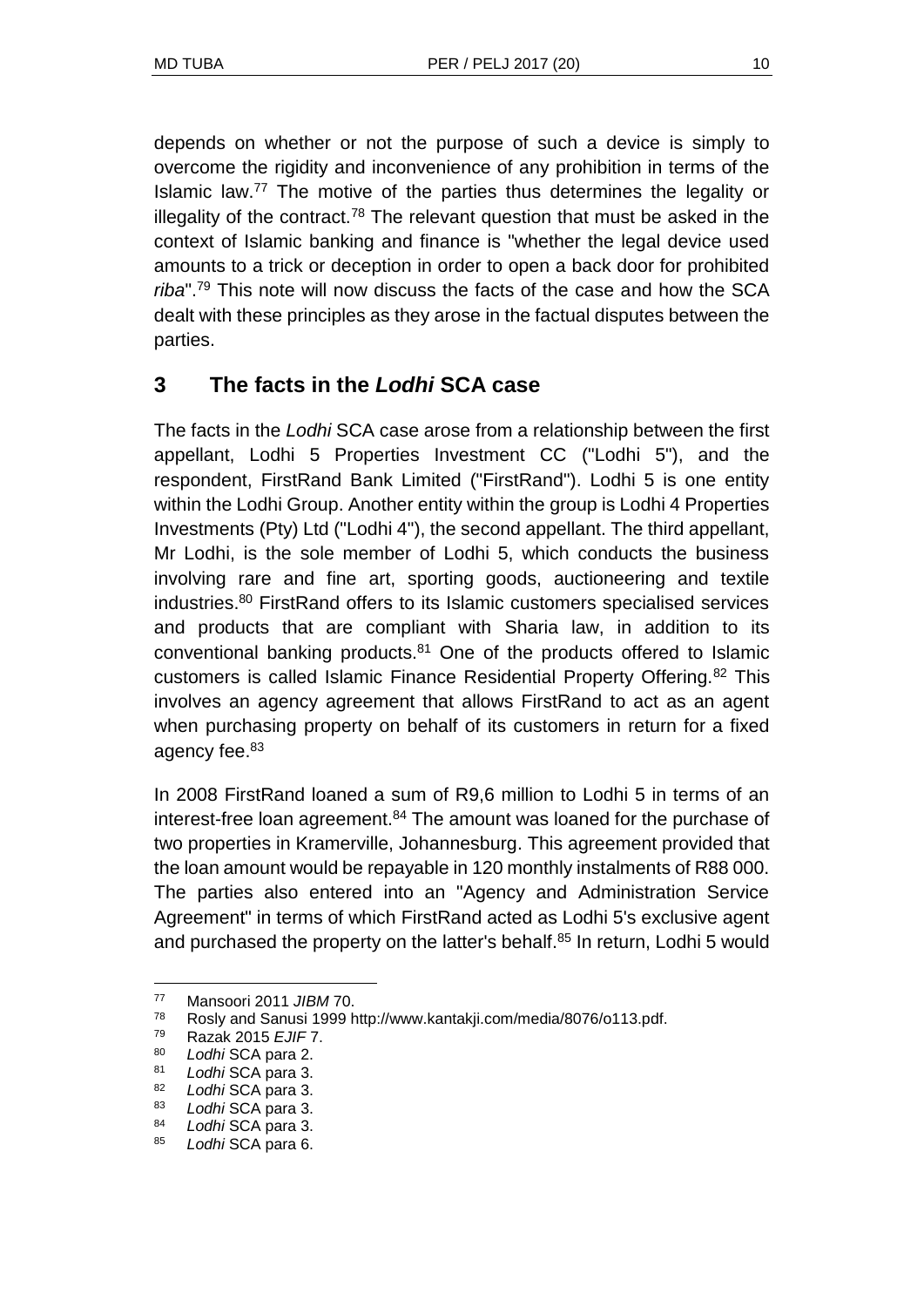pay an additional 8% administration fee to FirstRand, which was also payable in 120 monthly instalments.<sup>86</sup>

As security for its indebtedness, Lodhi 4 and Mr Lodhi also executed a suretyship agreement in FirstRand's favour. In terms of this agreement, Mr Lodhi and Lodhi 4 would be liable to pay FirstRand all amounts owing in the event that Lodhi 5 was unable to perform its obligations under the loan agreement and agency agreement. $87$  A covering mortgage bond was also registered over one of the properties in favour of the bank.<sup>88</sup> Lodhi 5 made regular payments in discharge of the loan until September 2009.<sup>89</sup> It later made a payment of R5 million in May 2010 towards the discharge of the loan from the insurance pay-out resulting from a fire which destroyed the building purchased through the loan granted to Lodhi 5.<sup>90</sup> No further payments were made thereafter.

Following these defaults in payment, FirstRand sent letters of demand to the appellants between April and May 2011, requesting them to make payments within 21 days from the dates of these letters, failing which they would be placed in mora and deemed unable to pay their debts.<sup>91</sup> Notwithstanding, none of the appellants responded to these letters. As a result, FirstRand launched an application in the HC to place Lodhi 5 and Lodhi 4 under final winding-up, and for Mr Lodhi to pay the outstanding amount on the loan.<sup>92</sup> FirstRand relied on both the loan agreement and agency agreement alleging that Lodhi 5 had fallen into arrears in terms of both agreements. It alleged that the sums of R3 609 331, 52 and R6 773 242, 73 remained owing as capital in terms of the loan agreement, and the balance of administration fees in terms of the agency agreement, respectively.<sup>93</sup>

## **4 The main issues**

## *4.1 The issues and the decision in the High Court*

The parties approached the HC in three applications.<sup>94</sup> The first two related applications involved placing Lodhi 4 and Lodhi 5 under final winding-up

<sup>86</sup> *Lodhi* SCA para 6; *Lodhi* HC para 19.

<sup>87</sup> *Lodhi* SCA para 3.

<sup>88</sup> *Lodhi* SCA para 3.

<sup>89</sup> *Lodhi* SCA para 4.

<sup>90</sup> *Lodhi* SCA para 4.

<sup>91</sup> *Lodhi* SCA para 5.

<sup>92</sup> *Lodhi* SCA para 6.

<sup>93</sup> *Lodhi* SCA para 6.

<sup>94</sup> *Lodhi* HC para 1.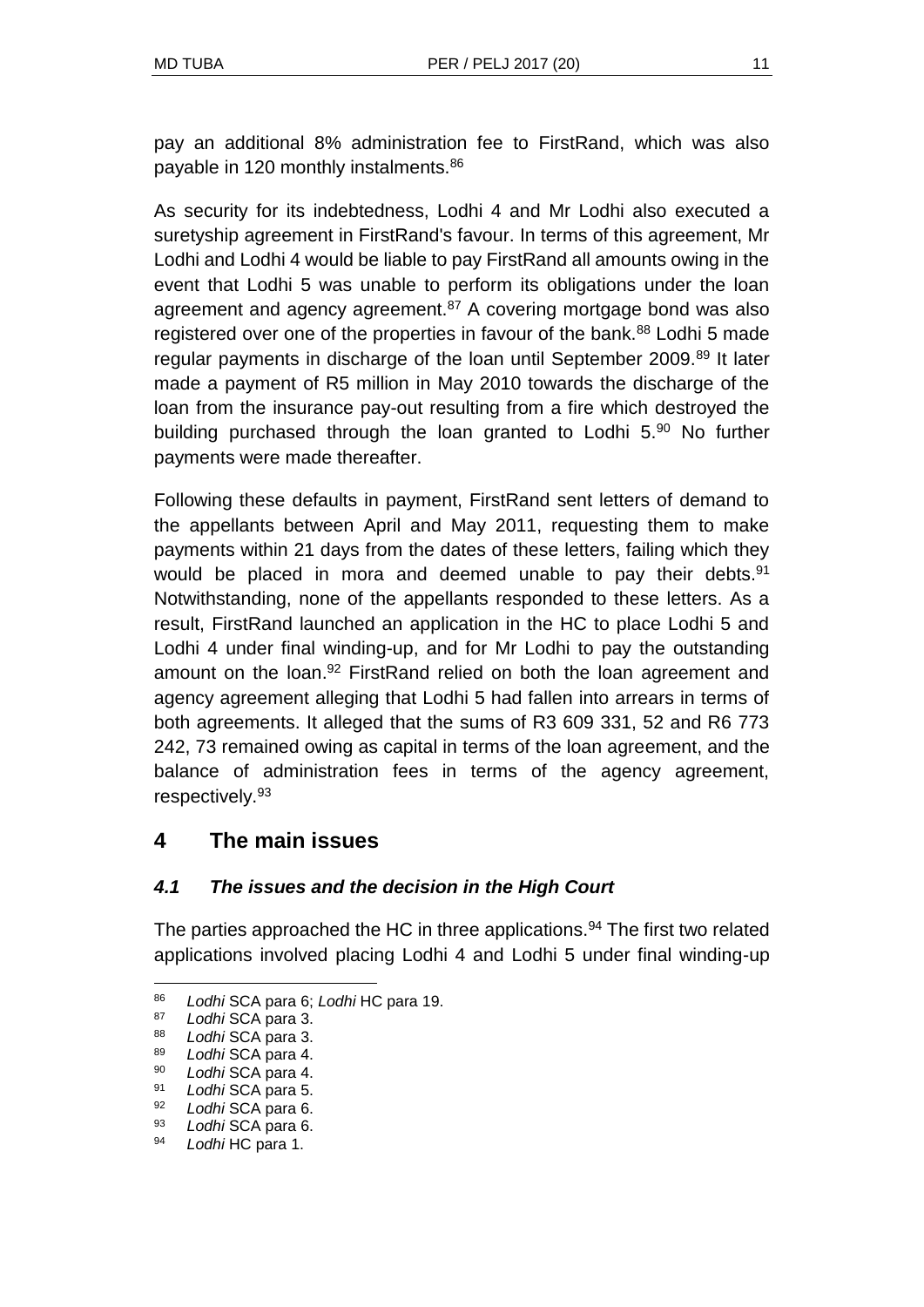based on their actual and deemed inability to repay their debtors in terms of the provisions of the old *Companies Ac*t <sup>95</sup> and the *Close Corporations Act.*<sup>96</sup> The court, per Molefe J, approved these applications on the basis of the alleged failure by these companies to respond to the letters of demand and to make payments in terms thereof. It also looked at their financial statements and concluded that each company's annual income "equate[d] to just over one month's repayment in terms of the loan agreement", excluding the payment of operating expenses. $97$  This was sufficient proof that they were unable to pay their debts.<sup>98</sup> The third application, which is important for the purpose of this discussion, relates to the money judgment against Mr Lodhi. In this regard FirstRand relied on the terms of the suretyship agreement. It argued that in the event that Lodhi 5 was placed under winding-up, Mr Lodhi would have no defence against FirstRand's claim and would be liable to make payment in terms of the suretyship agreement.<sup>99</sup>

The appellants did not deny the existence of a valid agency agreement.<sup>100</sup> However, they denied that any of the fees stipulated in the agreement were due and payable.<sup>101</sup> They raised several defences to support this position. Firstly, they invoked *exceptio non adimpleti contractus* and argued that FirstRand was not entitled to payment, as it did not render its own *quid pro quo*. <sup>102</sup> In particular, they argued that FirstRand had rendered no performance to earn any agency fee. Secondly, and related to the first defence, they invoked an alleged suspensive condition which has the effect of bringing both the loan and the agency agreements into effect upon signature by all parties.<sup>103</sup> They also alleged that a second offer to purchase had to be signed by the appellants and the seller in relation to the purchases of the two properties.<sup>104</sup> As none of these conditions had been fulfilled, they argued that FirstRand was not entitled to any agency fee.<sup>105</sup>

The third defence is important and requires closer examination. According to the appellants, the "fees" claimed by FirstRand under the agency

<sup>95</sup> *Companies Act* 61 of 1973.

<sup>96</sup> *Close Corporations Act* 69 of 1984.

<sup>97</sup> *Lodhi* HC para 13.

Lodhi HC para 28.

<sup>99</sup> *Lodhi* HC para 15.

<sup>100</sup> *Lodhi* HC para 16.

<sup>101</sup> *Lodhi* HC para 16.

<sup>102</sup> *Lodhi* HC para 16.

<sup>103</sup> *Lodhi* HC para 7.

<sup>104</sup> *Lodhi* HC para 22.

<sup>105</sup> *Lodhi* HC para 4.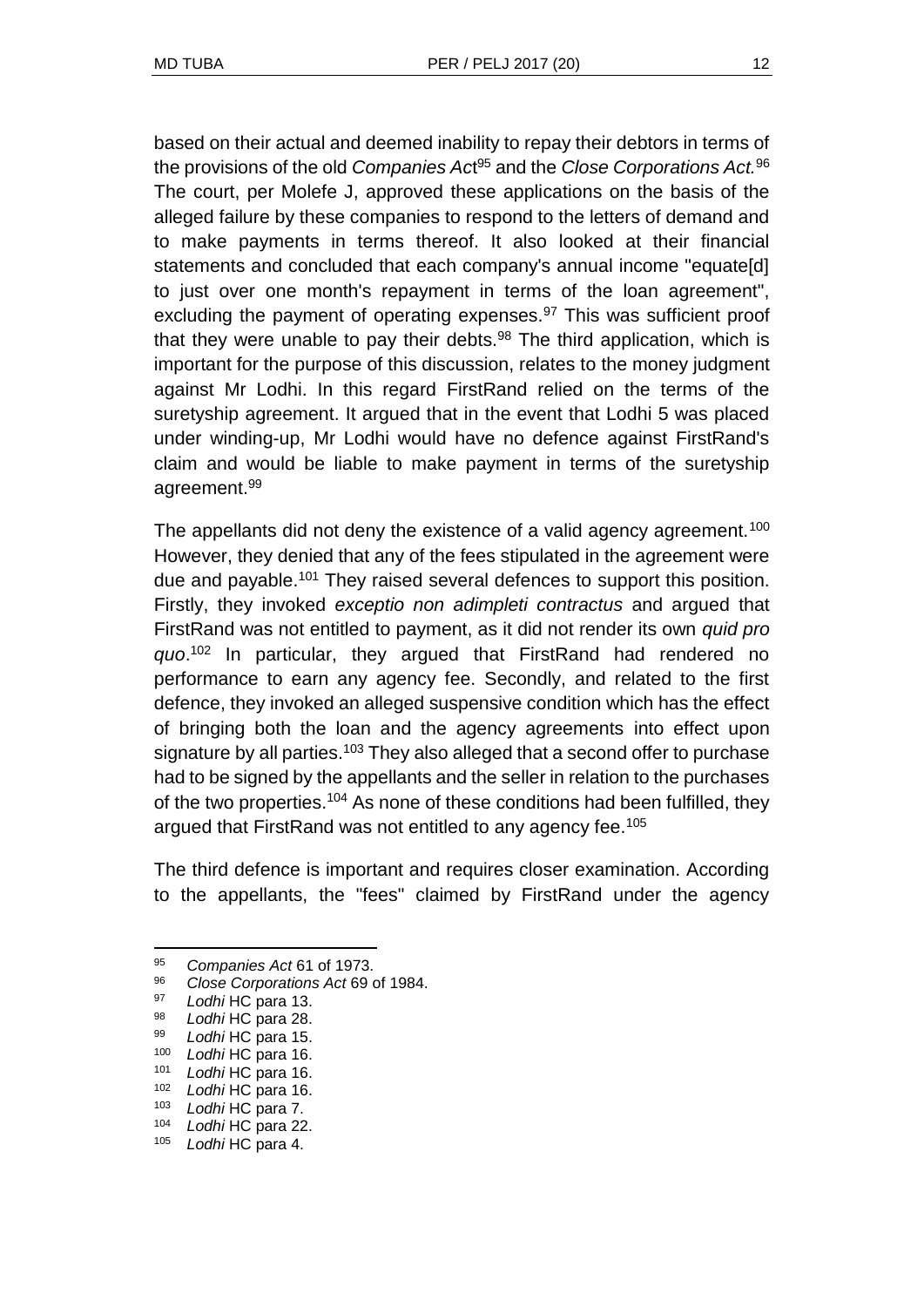agreement were "nothing but '*riba*'".<sup>106</sup> As a result, the only amount due and payable was the outstanding capital amount in terms of the loan agreement.<sup>107</sup> The argument with regard to the "*riba*" defence related to a clause in the loan agreement which provided that their transactions should be compliant with Sharia law, particularly the prohibition against the charging of interest.<sup>108</sup> They argued that the agency agreement amounted to the charging of the prohibited *riba,* which rendered it illegitimate. The essence of the argument was that the whole transaction was not Shariacompliant. The defendants finally argued that FirstRand failed to meet its obligations in accordance with Sharia law, as the agreements were not explained to Mr Lodhi, but were based on the assumption that they would be entered into on the basis of the benefits of profit and risk sharing.<sup>109</sup> The written agreements therefore conflicted with the understanding of Mr Lodhi's "intention of the loan transaction".<sup>110</sup> For reasons that are discussed below, the appellants were unsuccessful in their defence, and therefore appealed to the SCA against both the winding-up and money judgment orders.

## *4.2 The issues and the decision in the SCA*

The main issues on appeal were crystallised into the following questions: whether or not (a) Lodhi 4 and Lodhi 5 were correctly placed under windingup; (b) the appeal should succeed partially by the reduction of the amount owed by Mr Lodhi to the outstanding capital amount; and (c) Mr Lodhi was liable to pay interest on such an amount, and if so, from which date. The SCA upheld the HC's ruling on the winding-up question for the same reasons. The discussion will therefore focus on the other questions raised on appeal, as they are relevant to the defences raised in relation to compliance with Sharia law and the prohibition of *riba*.

# **5 The decisions in the High Court and the SCA**

The main factual issue involved in this case was whether or not FirstRand was entitled to the restitution of the money advanced in terms of the loan agreement and, if so, whether or not the appellants were obliged to pay back the capital amount together with any additional amount. Secondly, whether or not it was entitled to any agency fee for the work done under the agency agreement. The issue whether or not any amount was due and

<sup>106</sup> *Lodhi* HC para 16.

<sup>107</sup> *Lodhi* HC para 16.

<sup>108</sup> *Lodhi* HC para 19 and fn 10.

<sup>109</sup> *Lodhi* HC para 20.

<sup>110</sup> *Lodhi* HC para 21.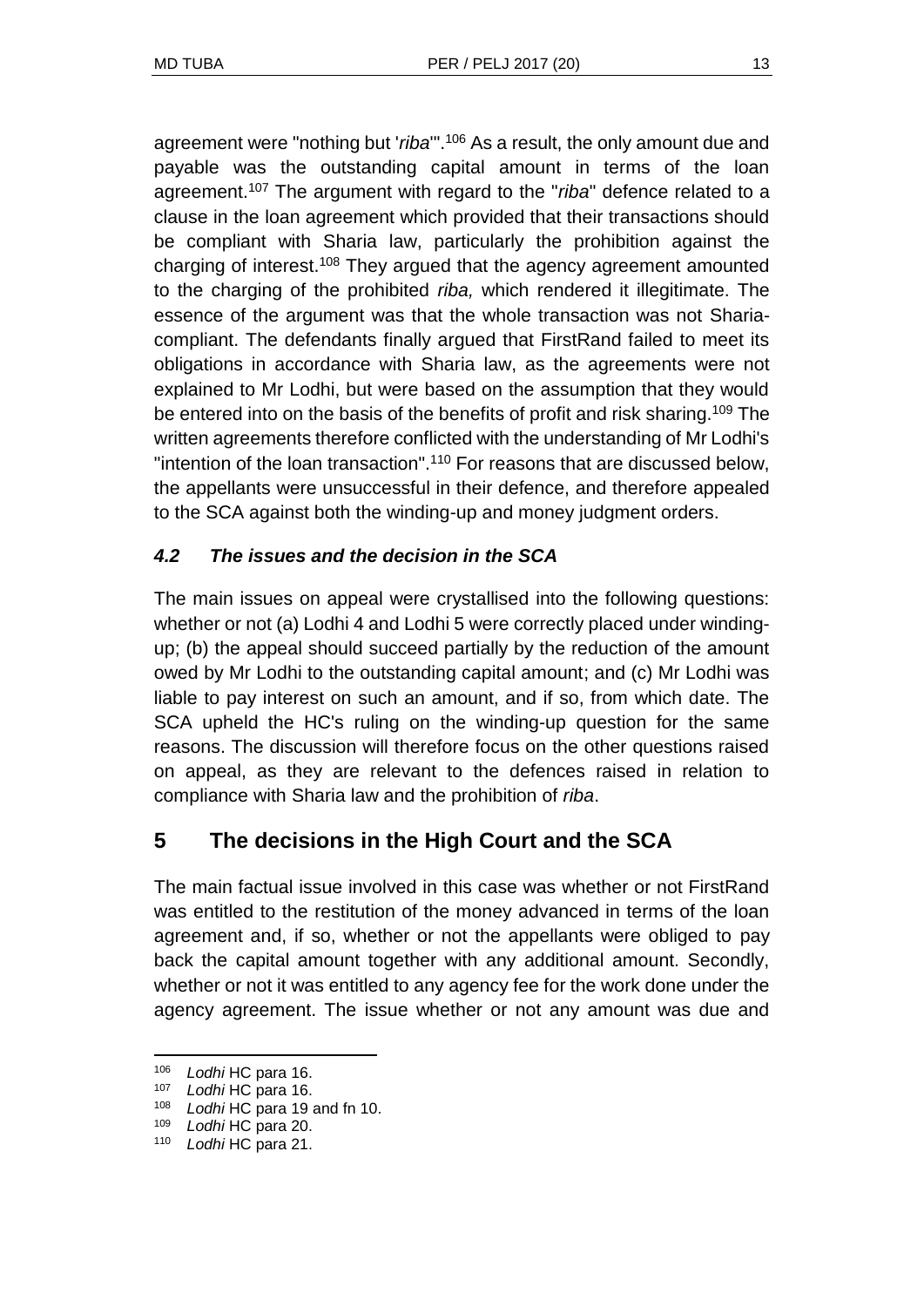payable depended on whether or not the court upheld any of the defences raised by the appellants. In both the HC and the SCA the courts agreed on the winding-up of Lodhi 4 and Lodhi 5.<sup>111</sup> Both courts also ordered Mr Lodhi to pay FirstRand the money that was due and payable, together with interest.<sup>112</sup> However, for reasons that are discussed below, the courts differed on the amounts and reasons for such payments. They also differed in terms of the reasons whether or not these transactions were Sharia compliant.

In order to address the question regarding the reduction of the loan amount and the possible liability for interest, the SCA (as had the HC) had also to address the question as to whether or not the debt claimed was due and payable. The appellants did not deny that a certain amount of the capital sum remained owing under these contracts. Their main contention was that FirstRand had not accelerated the repayment of instalments in terms of the loan agreement.<sup>113</sup> Secondly, they argued that the payment of R5 million from the insurance proceeds amounted to the prepayment of 62 instalments and a year's worth of instalments in advance. Put differently, they were arguing that the payment made from the insurance effectively paid the monthly instalments for many months to come. Therefore, the full amount was not outstanding at the time of the application. Both the HC and the SCA disagreed with the argument pertaining to the acceleration of repayment. Both agreed with the bank's submission that a written notice by FirstRand to the applicants did actually reserve the right to declare all or part of the capital outstanding to be immediately due and payable and was therefore sufficient to accelerate the payment.<sup>114</sup> As the HC correctly held, the "notice did declare that the outstanding balance is due and payable".<sup>115</sup> The only right reserved, the court further held, "was to declare whether part or all the capital outstanding is due and payable".<sup>116</sup> That is, once the letter of demand served to accelerate the payment, it was left to each party to raise the issue as to how much was immediately payable.

Having decided that the amount was due and payable, the HC had to decide how much was payable. In this regard, it had to decide whether the money payable was only the outstanding capital amount or whether interest on that amount was payable and, if so, from which date. The applicants relied on

<sup>111</sup> *Lodhi* HC para 24-27; *Lodhi* SCA para 17.

<sup>112</sup> *Lodhi* HC para 38; *Lodhi* SCA para 24.

<sup>113</sup> *Lodhi* SCA para 7.

<sup>114</sup> *Lodhi* SCA para 14; *Lodhi* HC para 23.

<sup>115</sup> *Lodhi* HC para 23.

<sup>116</sup> *Lodhi* HC para 23.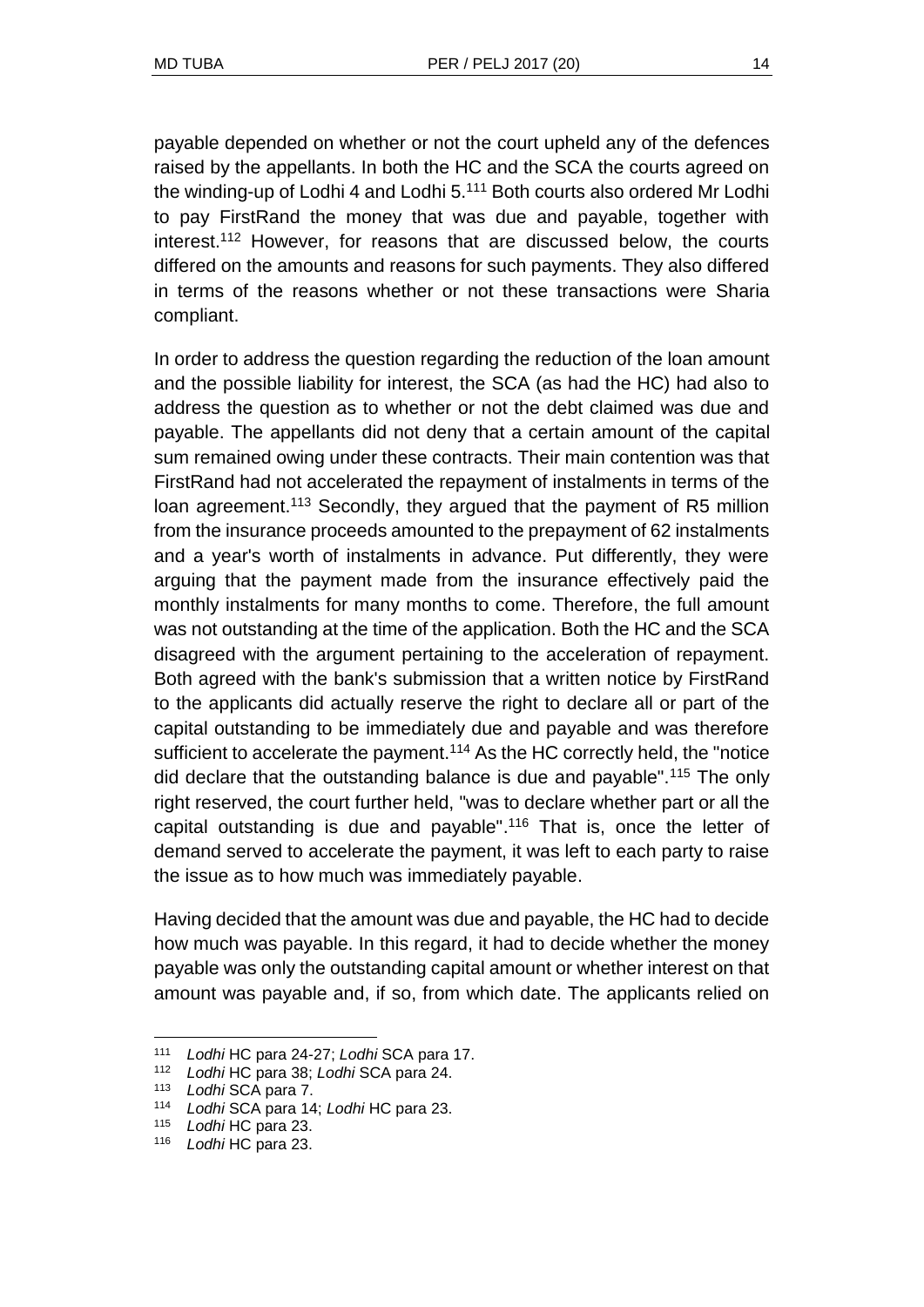the following defence in this regard. They argued that FirstRand had failed to meet its obligation in terms of Sharia law because neither of the agreements had been explained to Mr Lodhi. As a result, he entered into these agreements with the understanding that they would be based on the sharing of profit, as well as any risk arising from the transactions.<sup>117</sup> Their position was basically that both agreements were generally void for noncompliance with Sharia law. They argued that the bank was not entitled to any interest as the agency fee "amounted to interest in breach of Shari'ah law".<sup>118</sup> Both the HC and the SCA dealt with this issue, but the HC analysed the applicable principles in more detail than the SCA. It dealt both with the issue of Sharia compliance and the issue of the interest that was payable. The HC looked at the fact that Mr Lodhi implemented all the transactions and accepted the benefits (of purchasing the house with the loan money and the extinguishing of existing debts).<sup>119</sup> It also took into account the personality of Mr Lodhi as "an astute businessman".<sup>120</sup> It further questioned Mr Lodhi's failure to explain why he knowingly, and applying Islamic principles, read and signed the agreements without any protest "if they were not Sharia compliant with his religious beliefs".<sup>121</sup> It therefore found his defence to be far-fetched and untenable.<sup>122</sup> This issue was not brought on appeal to the SCA as the parties limited their appeal to the questions of the winding-up and the amount payable.<sup>123</sup>

With regard to the amount that FirstRand was reclaiming, the HC and the SCA approached this issue differently. Having discussed some of the forms of financial transaction which are Sharia-compliant (such as *wakalah*), the HC analysed whether or not the loan agreement was Sharia-compliant.<sup>124</sup> It approached the matter by asking whether or not the loan transaction provided for a shared responsibility for profit and loss between the borrower and the lender.<sup>125</sup> After analysing both the loan and agency transactions, the HC concluded that the loan agreement between the parties was not a profit-sharing agreement.<sup>126</sup> Its reason was that "[t]he only party benefiting from this transaction was the respondents" (as they were in the lower

l

<sup>124</sup> *Lodhi* HC paras 32-35.

<sup>117</sup> *Lodhi* HC para 30.

<sup>118</sup> *Lodhi* SCA para 7.

<sup>119</sup> *Lodhi* HC para 31.

<sup>120</sup> *Lodhi* HC para 31

<sup>121</sup> *Lodhi* HC para 31.

<sup>122</sup> *Lodhi* HC para 31.

<sup>123</sup> *Lodhi* SCA para 7.

<sup>125</sup> *Lodhi* HC para 35.

<sup>126</sup> *Lodhi* HC para 36.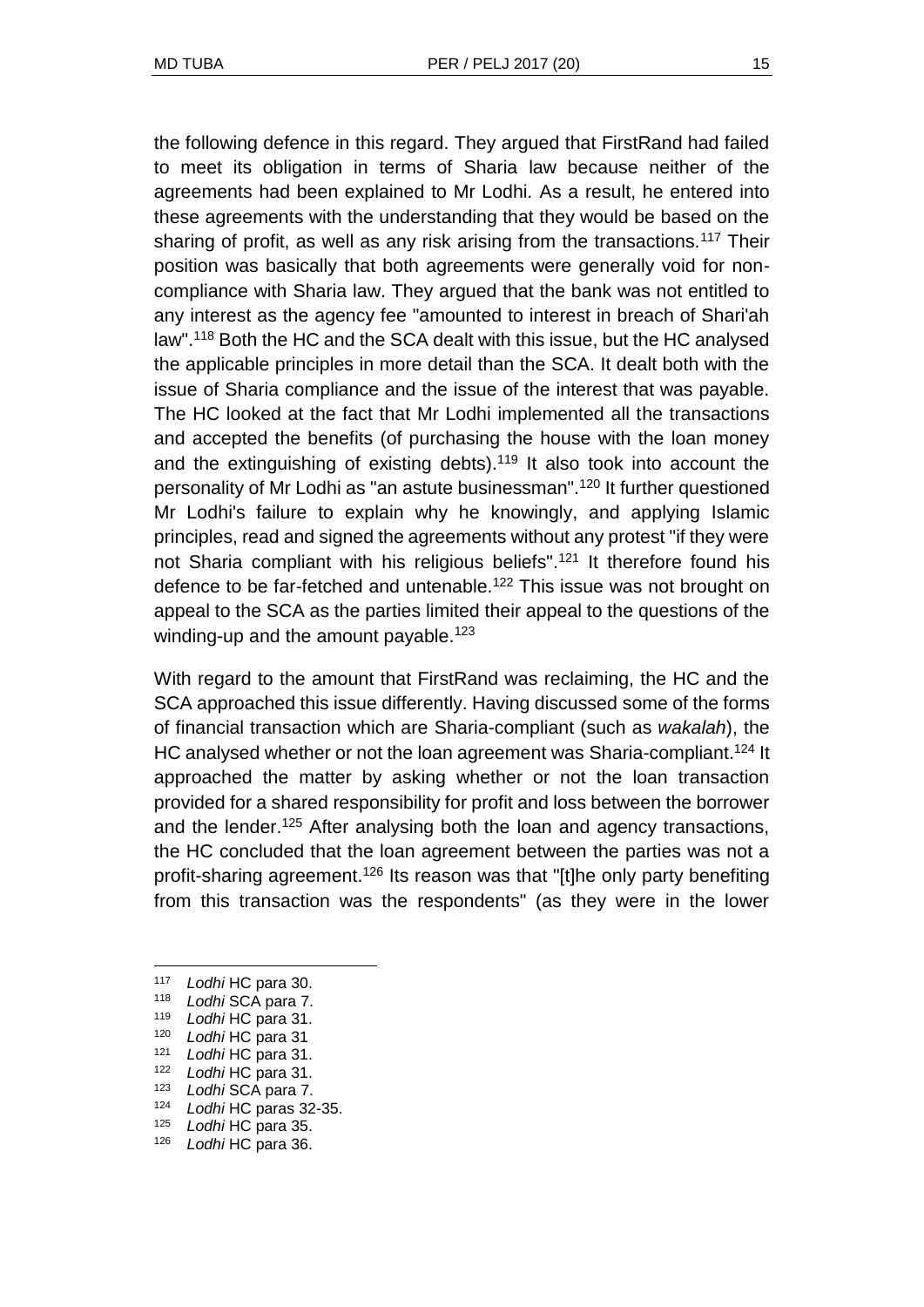court).<sup>127</sup> It concluded that the transaction was a residential property offered with a fixed agency fee.<sup>128</sup> As a result it held, rather surprisingly, that the loan and agency agreements were Sharia-compliant.<sup>129</sup> It ordered Mr Lodhi to repay FirstRand a cumulative amount of R10 328 574,25 plus interest on the said amount, at the rate of 15.5% per annum calculated from the 18 April until date of the payment.<sup>130</sup>

The SCA also arrived at a similar decision. It ordered Mr Lodhi to repay FirstRand an amount of R2 642 006.95, together with interest thereon at the rate of 15.5% per annum from 15 June 2012 to the date of the appeal.<sup>131</sup> The SCA agreed with FirstRand's position that Mr Lodhi was liable for interest on the reduced sum at the legal rate of 15.5% at the material time. The SCA approached this issue by questioning the nature or the type of interest charged in terms of the agreements between the parties.<sup>132</sup> It held that the interest sought by FirstRand was not based on the enforcement of a contractual undertaking.<sup>133</sup> In the court's view, this interest was based on Lodhi's default in payment.<sup>134</sup> It reasoned that the interest was mora interest intended to compensate the party who suffered a loss as a result of "being deprived of the use of the capital for a period of time".<sup>135</sup> According to the SCA, the interest constituted damage that flowed naturally from the contract itself, due to a failure to perform a contractual obligation within the agreed time.<sup>136</sup> In the SCA's view, this obligation had "nothing to do with and is not affected by the Sharia law's prohibition against payment of interest on a loan debt".<sup>137</sup> It therefore found Mr Lodhi liable to compensate FirstRand for its failure to perform by the due date at a legal rate of interest as prescribed by section 1(2) of the *Prescribed Rates of Interest Act*. 138

# **6 Critical analysis**

The decision in *Lodhi 5* SCA thought to illustrate an eagerness in our courts to adjudicate on matters relating to Islamic law. Islamic banking law is

 $\overline{a}$ 

<sup>127</sup> *Lodhi* HC para 36.<br>128 *Lodhi* HC para 36.

<sup>128</sup> *Lodhi* HC para 36.

Lodhi HC para 36.

<sup>130</sup> *Lodhi* HC para 38.

<sup>131</sup> *Lodhi* SCA para 24.

<sup>132</sup> *Lodhi* SCA para 23.

<sup>133</sup> *Lodhi* SCA para 23.

<sup>134</sup> *Lodhi* SCA para 23.

<sup>135</sup> *Lodhi* SCA para 23.

<sup>136</sup> *Lodhi* SCA para 23.

<sup>137</sup> *Lodhi* SCA para 24.

<sup>138</sup> *Lodhi* SCA para 23.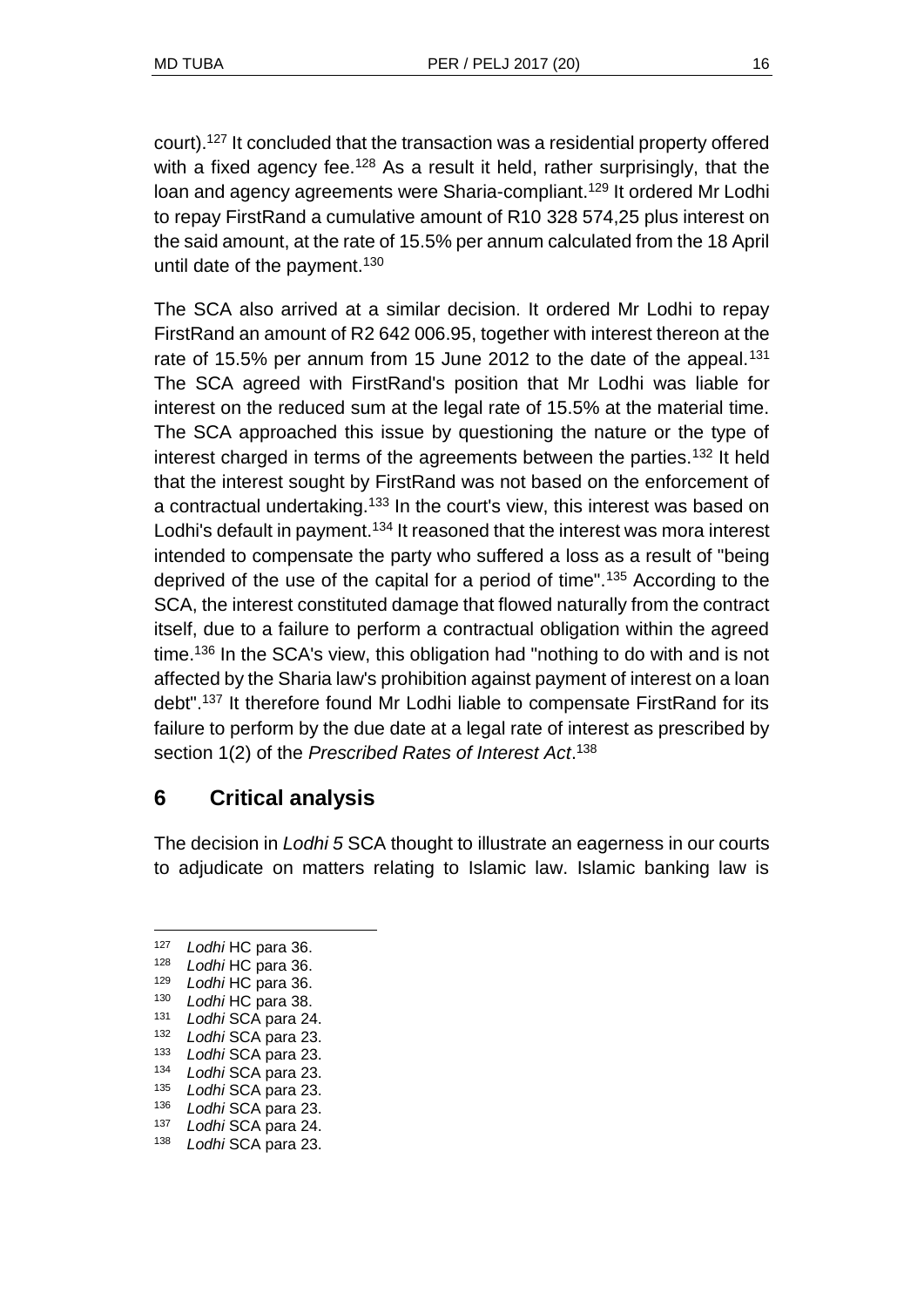already part of South African law.<sup>139</sup> The law has, however, yet to be given detailed explication by our courts. This poses a question as to whether our courts, which are grounded in the common law, are willing to adopt and apply the principles of Islamic banking in South African law. The HC in this case has, to a minimal extent, reached its decision by infusing some principles of Islamic banking law into its deliberations. However, it still left unanswered many relevant questions arising from the facts. The parties in this case had agreed that the agreement between them would be governed by Sharia law but they had failed to agree on the specific principles of Sharia law applicable to their agreement. As a result, there were questions that were left for judicial interpretation by the courts.

The first question that the SCA had to address was whether FirstRand was entitled to charge interest in addition to the capital. It is apparent that the parties intended that the agreement should be governed by Sharia law. As the SCA correctly approached the matter, it had to decide on whether or not these transactions were Sharia compliant. This raised the question as to whether or not FirstRand was entitled to anything more than the loan capital in terms of Sharia law. This question pertains to what Sharia law actually permits. The SCA (like the HC) was reluctant to attempt to interpret what the prohibition against *riba* entails. The HC's dismissal of the appellant's claim was based on its acceptance that Mr Lodhi implemented the entire transaction and accepted the benefits without any protest.<sup>140</sup> The court in this regard was able to expose the scope of possible abuses by defaulting debtors, who use the argument of the invalidity of Islamic law to avoid making payments in terms of transactions governed by this law. However, the HC's position that a financial transaction is permissible under Sharia law only if all parties share in the profit and loss in terms of the PLS principle is questionable. As indicated earlier, in certain transactions, loss can be borne fully by only one party.<sup>141</sup> This principle does not entail that profit always be shared among the parties. It simply requires that a financial transaction should have the sharing of profit and loss as its main aim. As a result, the sharing of profit and loss is not in itself the end, but only the means to a Sharia-compliant transaction. With respect, the HC erred by applying the PLS principle as a precondition for compliance with Sharia law. Despite holding that the parties did not share in the profit and loss in terms of the

<sup>139</sup> *Albaraka Bank Ltd v Halaal Royal Snacks (Pty) Ltd* (SGHC) unreported case number 08400/2010 para 4, Mudarabah and other Islamic finance products are now incorporated into the *Income Tax Act* 58 of 1962 in terms of the *Taxation Laws Amendment Act* 24 of 2011.

<sup>140</sup> *Lodhi* HC para 31.

<sup>141</sup> See para 4.2.1 above.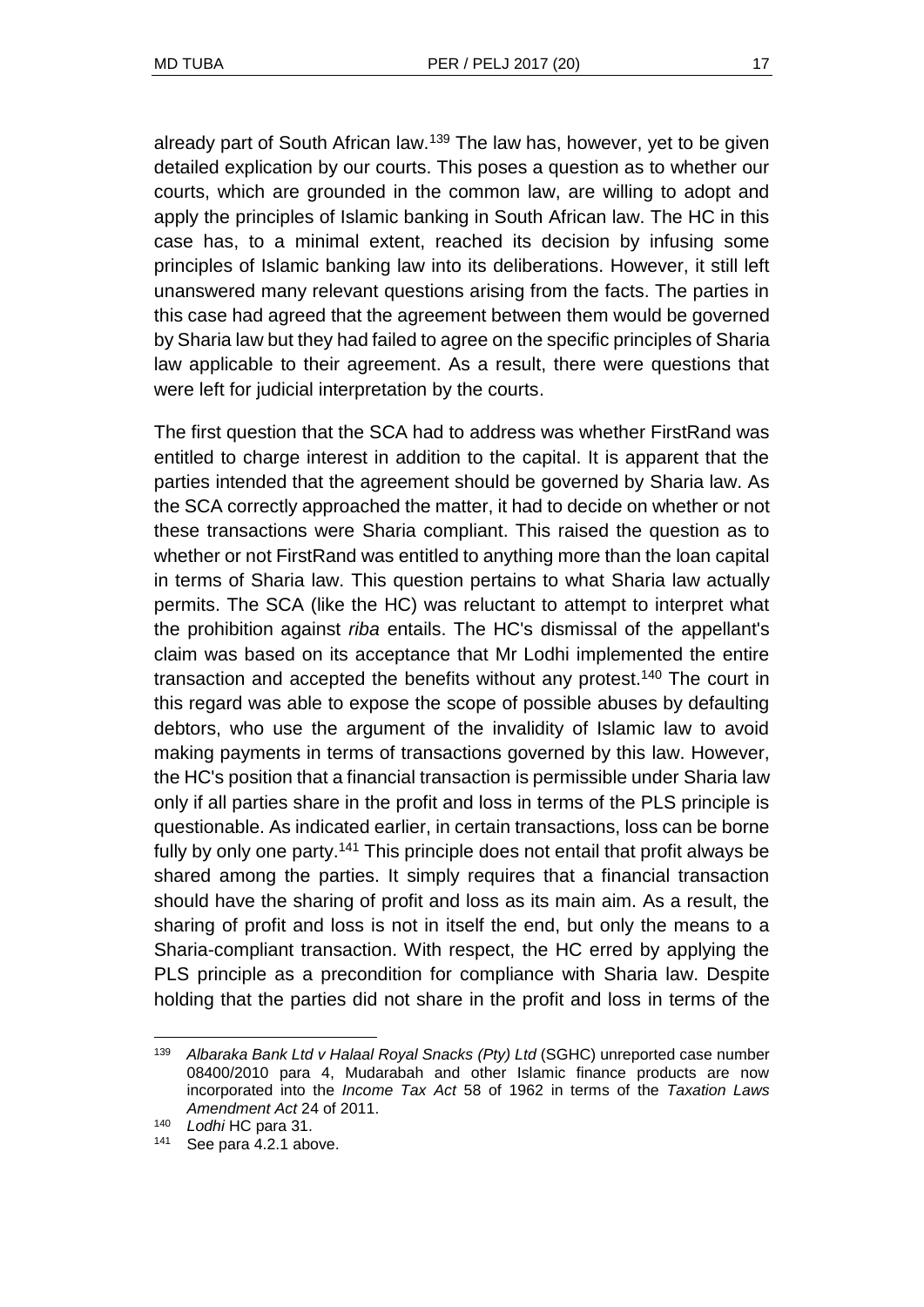loan agreement, the HC further concluded, surprisingly, that the loan and agency agreements were Sharia-compliant. The question that remains is how these agreements can be thought to be Sharia-compliant if, in the court's view, all parties do not share in the profit and loss.

Likewise, the SCA avoided addressing the main issue before it, which was whether or not Sharia law applied to the transactions. It also did not deal with the question as to whether an additional amount claimed constituted a prohibited *riba*. Arguably, this was a question that required the Court to take the position of either the classical school or the contemporary Muslim school in this regard. Taking the former position would have led to the conclusion that FirstRand was entitled to the advanced capital amount only. The respondent would have been liable for only the outstanding capital amount advanced by the bank. Even taking the contemporary Muslim scholars' approach would not yield a different result. FirstRand did not, as the SCA concluded, claim interest based on the enforcement of a contractual undertaking.<sup>142</sup> The interest claimed was not in the nature of interest agreed upon in a contract, but the claim was based on the default of payment by a debtor. If the claim had been based on the enforcement of a contractual undertaking, the position of contemporary scholars would have been relevant. The court would be called upon to decide whether or not the chaff could be separated from the grain: in other words, whether or not an acceptable amount of additional profit could be separated from the prohibited exorbitant interest. Instead, the court decided the matter by looking at the nature of the interest claimed. It is submitted that the SCA ignored the parties' intention to subject their agreement to Sharia law.

Another question that the SCA left unanswered was whether or not the charging of mora interest in transactions subject to Sharia law is enforceable in South African law. The SCA's view was that the liability of the debtor to compensate the creditor for failure to perform on the due date "has nothing to do with and is not affected by the Sharia law's prohibition against payment of interest on a loan debt".<sup>143</sup> While the rights under common law cannot be denied by the application of Islamic law principles, the defence regarding *riba* was purely on the basis that Sharia law governed the agreement between the parties. Payment of this interest had to be decided in terms of what Sharia law permits. When applying Sharia law, the bank's claim for default interest in this case could not be regarded as either *tawhid* or *gharamah*. There is no indication that the claim for default interest would not

<sup>142</sup> *Lodhi* SCA para 23.

<sup>143</sup> *Lodhi* SCA para 23.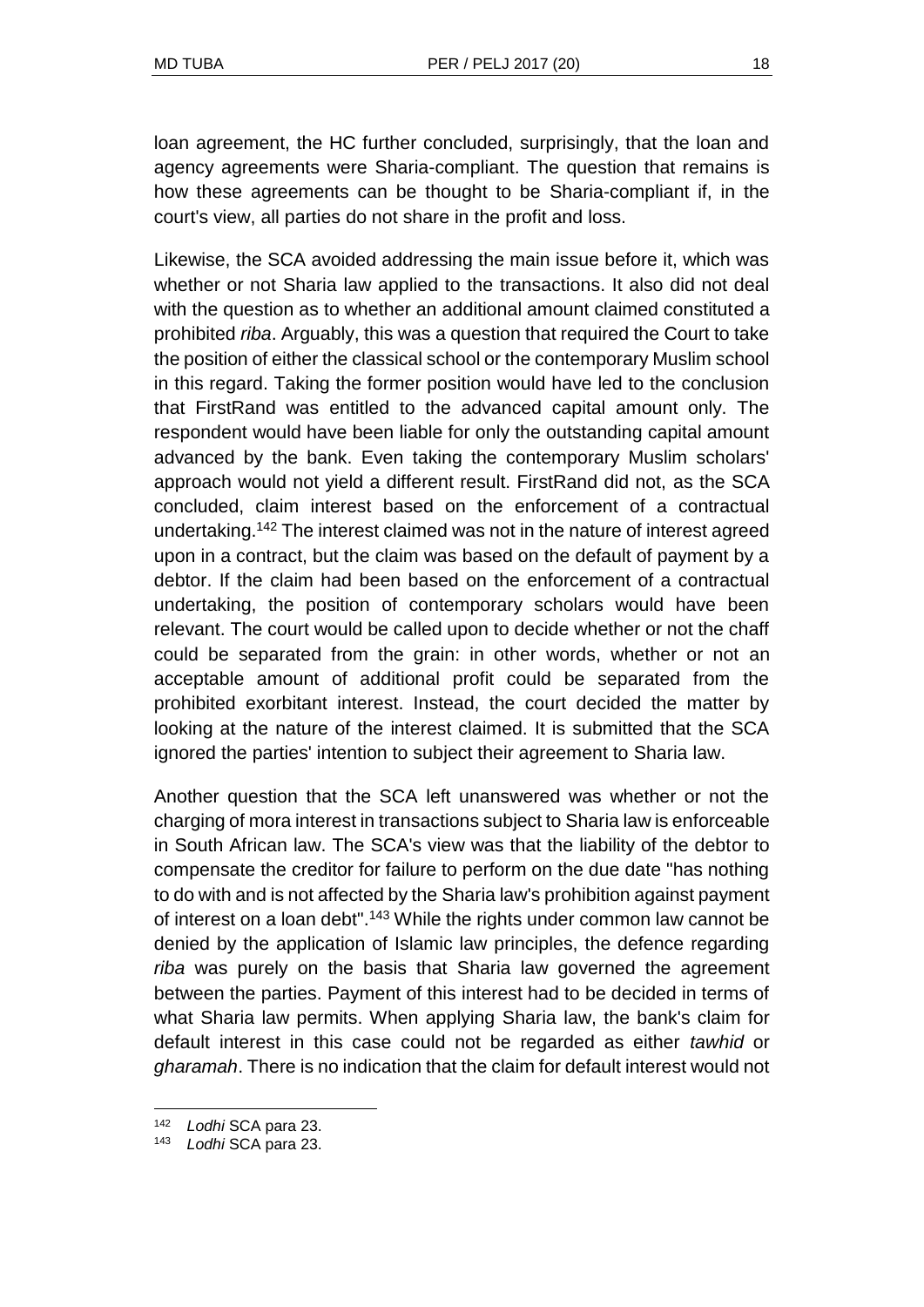constitute an additional income to FirstRand, nor is there any indication that the money would be given to charity, as suggested by contemporary Islamic scholars. Therefore the SCA's focus on attempting to establish the type of interest in question was totally unrelated to the parties' intention that the agreement should be governed by Sharia law.

Having decided on the nature of the interest claimed under the loan agreement, the SCA further failed to address the question as to whether or not the fees under the agency agreement constituted *riba,* as claimed. This failure denied the parties an opportunity to address their dispute on this point. In order to rule on this question, the court would first have had to address the defence of *exceptio non adimpleti contractus*. If successful, this defence would allow the appellants to withhold the payment of agency fees until FirstRand had performed in terms of the agency agreement. This defence, however, would still not hold any ground, as FirstRand actually purchased the properties on behalf of the respondents, who subsequently registered a mortgage bond over the properties.<sup>144</sup> If it were accepted that there was a *quid pro quo* on behalf of FirstRand, it would have had to be determined whether or not the payment of the claimed agency fees would have constituted *riba.* This would have been purely a matter of interpretation of the Islamic law. The charging of agency fees is accepted by both classical and modern Muslim scholars, as already indicated.<sup>145</sup> Unless the use of loan and agency agreements (as hybrid *murabaha* and *wakalah*) in this case could be regarded as *hilah* to circumvent the strict prohibition against *riba* under the loan agreement, by charging agency fees in terms of the agency agreement, FirstRand would be entitled to the agency fees once it was established that it had rendered performance in terms of this agreement*.* In this regard, the appellants would have needed to prove only that the agency agreement was intended to achieve an unlawful objective under the loan agreement, with the intention of circumventing the prohibition against *riba*. In the absence of this proof, the HC and the SCA were therefore correct in concluding that the agency agreement was Sharia-compliant, notwithstanding their failure to analyse the relevant principles in this regard. The agency fee was payable, as FirstRand has performed by buying the property on behalf of the appellants.

The SCA's conclusion that the respondents' obligation to pay default interest had nothing to do with and was not affected by Sharia law's prohibition against the payment of interest also left much to be desired with regard to

<sup>144</sup> *Lodhi* SCA para 3.

<sup>145</sup> See para 4.1 above. Also see Kusheni and Hayat *Contracts and Deals* 11.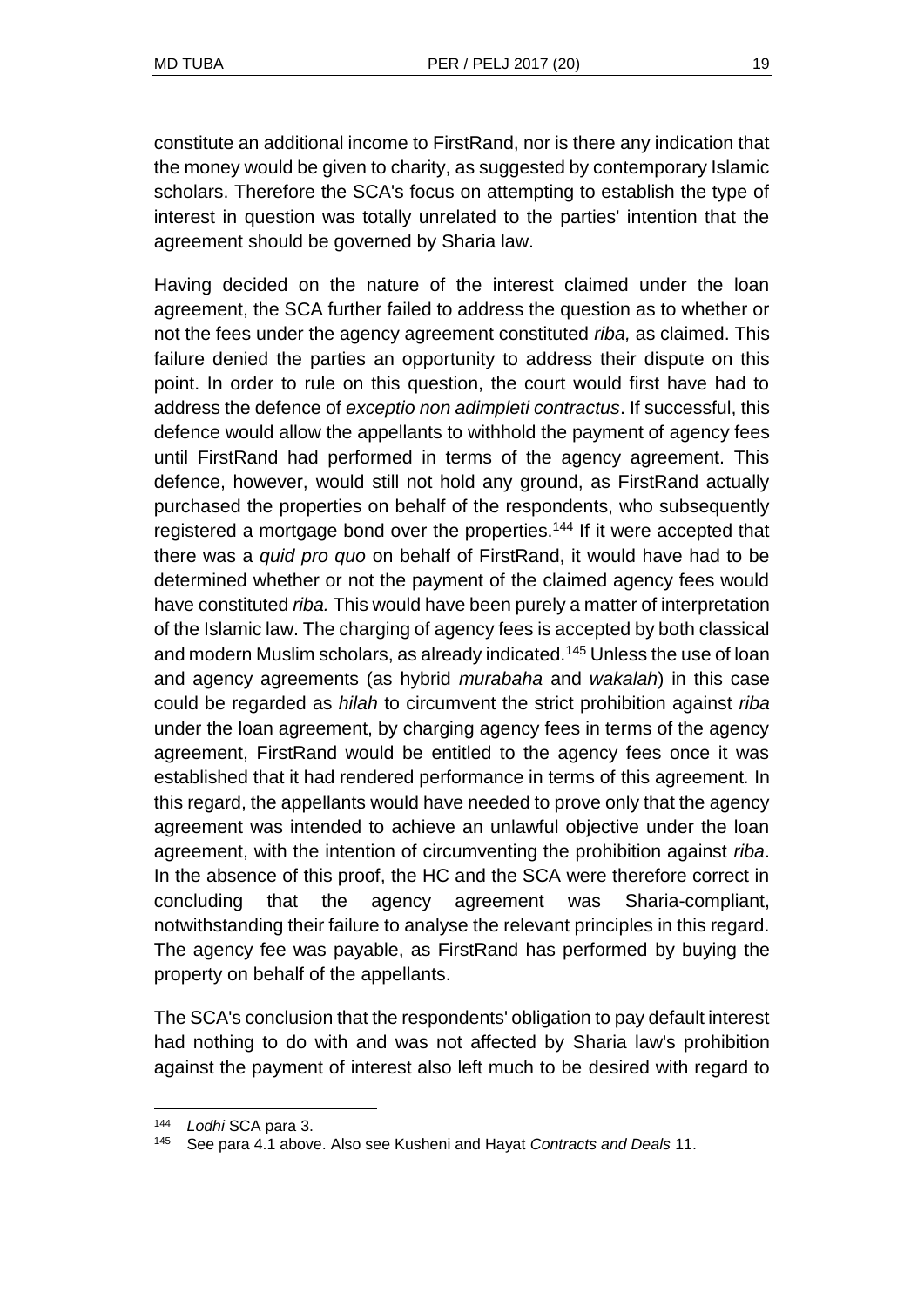the enforceability of Islamic law by our common law courts. This problem exists mostly in those jurisdictions in which the legal systems are secular, such as the United Kingdom. Common law is still dominant, as judicial officers lack the necessary expertise to address disputes arising in terms of the enforcement of Sharia law.<sup>146</sup> As a result, the courts adopt a dismissive approach to the parties' choice of Sharia law as the governing law for their transactions. Expert views on Islamic law are often ignored in favour of the application of the national law.<sup>147</sup> Contractual disputes are resolved by applying the law of the country in question, disregarding the intention of the parties and the commercial goals of Islamic finance law.<sup>148</sup>

In the UK, for instance, leading cases<sup>149</sup> involving *murabaha* agreements between the financial institutions and their customers provided for a choice of English law or "the principles of the Glorious Sharia" as the governing law. In these cases the UK courts accepted English law as the governing law and therefore ignored the intention of the parties to subject their agreement to Sharia principles. The attitude of English courts towards the enforcement of Islamic banking law is exemplified by Potter<sup>150</sup> as follow:

It was improbable in the extreme, that the parties were truly asking the English court to get into the matters of Islamic religion and orthodoxy.

The court further characterised the reference to Sharia law as being simply a reference to Islamic religious principles for conducting banking business, rather than to a system of law which could trump the application of English law.<sup>151</sup> In justifying its stance, the court relied heavily on the existence of controversy arising from the existence of various schools of thought regarding the application of Islamic law.<sup>152</sup> Controversial as the approach of the UK courts is, they have made their standpoint on the enforcement of Sharia law quite clear: English law trumps Sharia law in conflict of law matters. The position in South Africa, however, remains unclear. The approach by the HC seems to hold out a "jurisprudential promise" of

<sup>146</sup> Ginena and Hamid *Foundations* 104.

<sup>&</sup>lt;sup>147</sup> Yaacob 2011 http://ifikr.isra.my/documents/10180/16168/19.pdf 5.<br><sup>148</sup> Beximco Pharmaceuticals Ltd v Shamil Bank of Bahrain EC 2004.

<sup>148</sup> *Beximco Pharmaceuticals Ltd v Shamil Bank of Bahrain EC* 2004 APP LR 01/28.

<sup>149</sup> *Islamic Investment Company of Gulf (Bahamas) Ltd v Symphony Gems NV* 2002 WL 346969 (QB Comm Ct 13 February 2002); *Beximco Pharmaceuticals Ltd v Shamil Bank of Bahrain EC* 2004 APP LR 01/28; *The Investment Dar Company KSCC v Blom Developments Bank SAL* 2009 EWHC 3545 (Ch).

<sup>150</sup> *Beximco Pharmaceuticals Ltd v Shamil Bank of Bahrain EC* 2004 APP LR 01/28 para 41.

<sup>151</sup> *Beximco Pharmaceuticals Ltd v Shamil Bank of Bahrain EC* 2004 APP LR 01/28 para 54.

<sup>152</sup> *Beximco Pharmaceuticals Ltd v Shamil Bank of Bahrain EC* 2004 APP LR 01/28 para 54.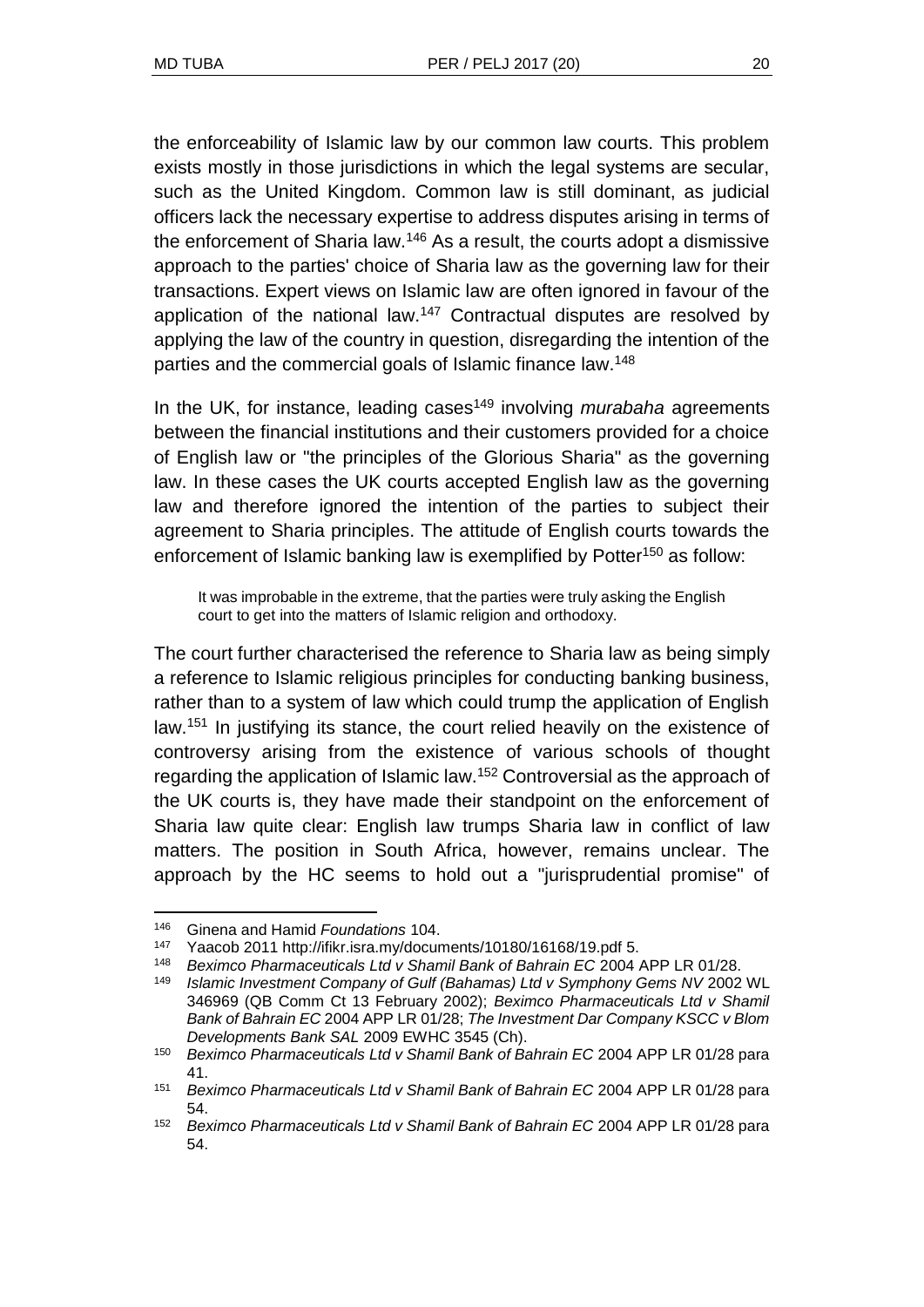interpreting and enforcing Islamic law. Its pronouncement about the requirements of a PLS principle is an indication that the court is willing to entertain disputes relating to the enforcement of financial transactions governed by Islamic law. However, the decision of the SCA flies in the face of this approach. To reiterate, the judicial officers in *Lodhi* SCA were arguably called upon to enforce the agreements between the parties in accordance with Islamic law, as the parties intended. However, the SCA chose to address the main question as to whether or not the agreements involved a prohibited *riba* outside the scope of the governing clause of the loan agreement between the parties by asking whether or not default interest was payable due to the loss, which is "compensated by an award of mora interest".<sup>153</sup> The SCA was implicitly adopting the English approach of applying the common law applicable to banking law in South Africa, instead of the Islamic law chosen by the parties. Unlike the English courts, the HC and the SCA did not call for experts on Sharia law to advise on the possible solution to this dispute. As the Malaysian Appeal Court correctly pronounced:

… judges in civil court[s] should not take upon themselves to declare whether the matter is in accordance to the Religion of Islam or otherwise as it needs consideration by eminent jurists who are properly qualified in the field of Islamic jurisprudence.<sup>154</sup>

Unless such matters can be referred to available specialised forums, they definitely calls for the opinion of experts who could provide insight into the Islamic principles at play in such cases. One should, however, acknowledge that there are differences in matters of the interpretation of Islamic law amongst Sharia experts. Civil courts should nevertheless be able to take into account different views and opinions and have the power to make a final determination on such matters. Their views are important when they adjudicate on issues that require the interpretation of Islamic law. The SCA in this case should have invited experts in Sharia law to assist with the adjudication of the issues before it. Had the SCA based its decision on the governing law in terms of the agreement between the parties, it would not have been necessary to conclude that Mr Lodhi was liable for default interest. Its failure to apply or pronounce on its position regarding the enforcement and interpretation of the governing law clause in this case leaves open the question as to whether or not parties to financial agreements governed by Islamic law can rely on the courts for the resolution of their disputes. This question that will remain open until another similar

<sup>153</sup> *Lodhi* SCA para 23.

<sup>154</sup> *Bank Islam Malaysia Berhad v Lim Kok Hoe* 2009 6 MLJ 839 840.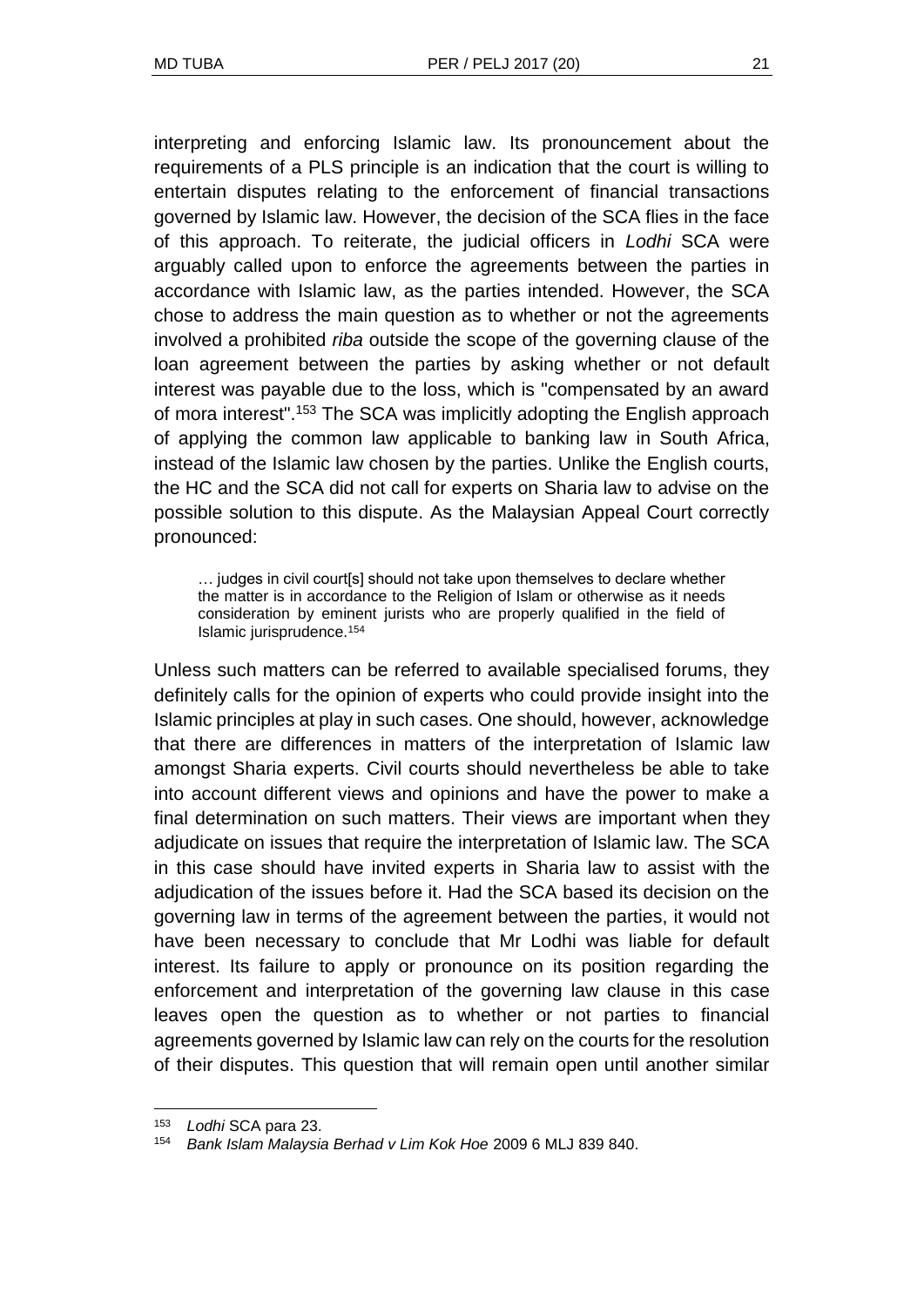issue comes before our courts, and they are willing to guide us on the enforceability of Islamic banking law. The SCA's reluctance to entertain this question also leaves open other questions regarding the contents of the agreements by the parties in terms of Islamic law. These questions include the following: what the ambit of the *riba* prohibitions is (the question of whether the chaff can be separated from the grain); whether or not hybrid loan and agency agreements are simply unlawful legal devices (*hiyal*) meant to circumvent the strictness of Sharia law; and whether or not the Islamic Finance Residential Property Offering (as provided to the appellants in this case) as well as agency fees charged in terms of an agency agreement are Sharia-compliant under South African law.

# **7 Conclusion**

The decision in *Lodhi 5* SCA provides some lessons to both parties entering into transactions incorporating Sharia law as the governing law, as well as to judicial officers regarding the challenges in terms of enforcing this law. To the former, a simple lesson is the reluctance of our secular courts to accept the application of Islamic finance principles. This reluctance creates challenges with regard to which forum is capable of addressing disputes arising from transactions based on Islamic finance principles. This reluctance is evident in this case, as the court did not address the dispute between the parties in terms of their choice of law. What is evident in this judgement is that the court had no knowledge of what the principles of Sharia law are. The SCA's failure to invite experts in Sharia law to provide guidance on the applicable Islamic law remains a cause for concern, particularly in terms of whether or not parties can in future expect our courts to enforce agreements based on Islamic law. As already indicated, the court failed to take a stand on whether or not it might enforce Islamic law. It could also not address several questions that were posed to it such as the content of a *riba* prohibition, and whether or not agency fees in terms of *wakala* agreements as well as the use of hybrid contracts of *murabaha* and *wakala* (as in this case) are Sharia-compliant. These questions will remain unanswered until another similar case comes before our courts.

South African courts need to clearly indicate whether or not they are willing to enforce and apply Islamic finance law as the governing law of a particular transaction.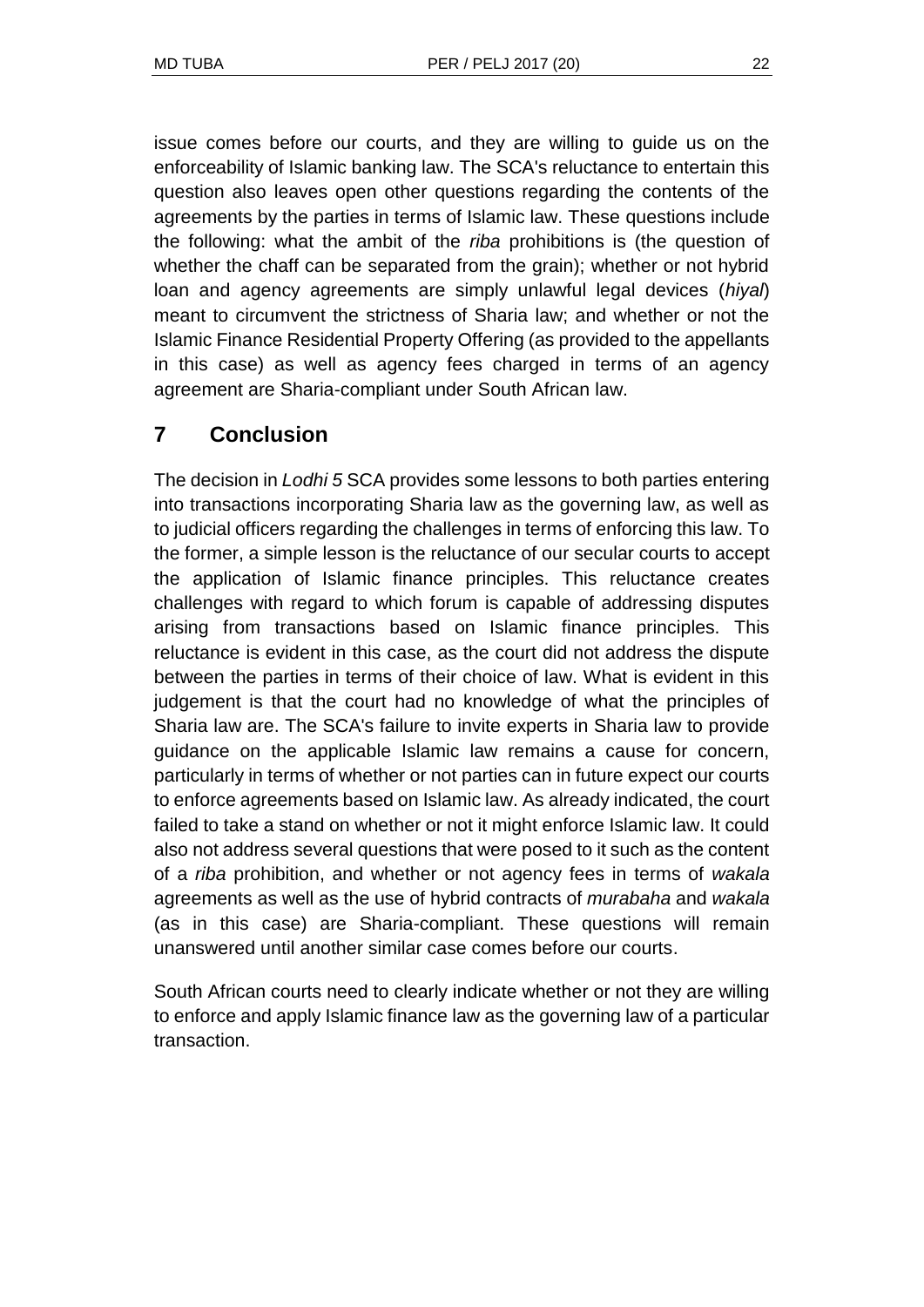## **Bibliography**

#### **Literature**

Ab'Aziz *Islamic Banking in Malaysia* Ab'Aziz MR *Islamic Banking and Finance in Malaysia; System, Issues and Challenges* (USIM Negeri Sembilan 2013)

Abdul-Rahman *Art of RF* Abdul-Rahman Y *The Art of RF (Riba-Free) Islamic Banking and Finance:*  Tools and Techniques for Community-Based Banking 2<sup>nd</sup> ed (Wiley Hoboken 2014)

Ali *Holy Qur'ᾱn: Translation* Ali MS *The Holy Qur'ᾱn: Arabic Text and English Translation* (Islamic International Publications Islamabad 2004)

Alrifai *Islamic Finance* Alrifai T *Islamic Finance and the New Financial System: An Ethical Approach to Preventing Future Financial Crises* (Wiley Singapore 2015)

Ayub *Understanding Islamic Finance* Ayub M *Understanding Islamic Finance* (Wiley London 2007)

Chapra 1984 *HI* Chapra MU "The Nature of *Riba* in Islam" 1984 *HI* 3-24

El-Gamal "Paradox"

El-Gamal MA "Interest and the Paradox of Contemporary Islamic Law and Finance" in Al-Roubaie A and Alvi S (eds) *Islamic Banking and Finance: Critical Concepts in Economics - Vol II* (Routledge London 2010) 281-308

Fakir and Tkiouat 2016 *IJEFI*

Fakir AEL and Tkiouat M "Single or Menu Contracting: An Application of the Hersanyi Model to *Mudaraba* Financing" 2016 *IJEFI* 221-230

Fisho-Oridedi 2009 *CEPMLPAR* Fisho-Oridedi A "The Prohibition of *Riba* under the Islamic Law: What are the Implications for the International Contracts" 2009 *CEPMLPAR* 1-20

Garner 2013 *LJLC*

Garner JM "A Critical Perspective on the Principles of Islamic Finance Focusing on Sharia Compliance and Arbitrage" 2013 *LJLC* 69-90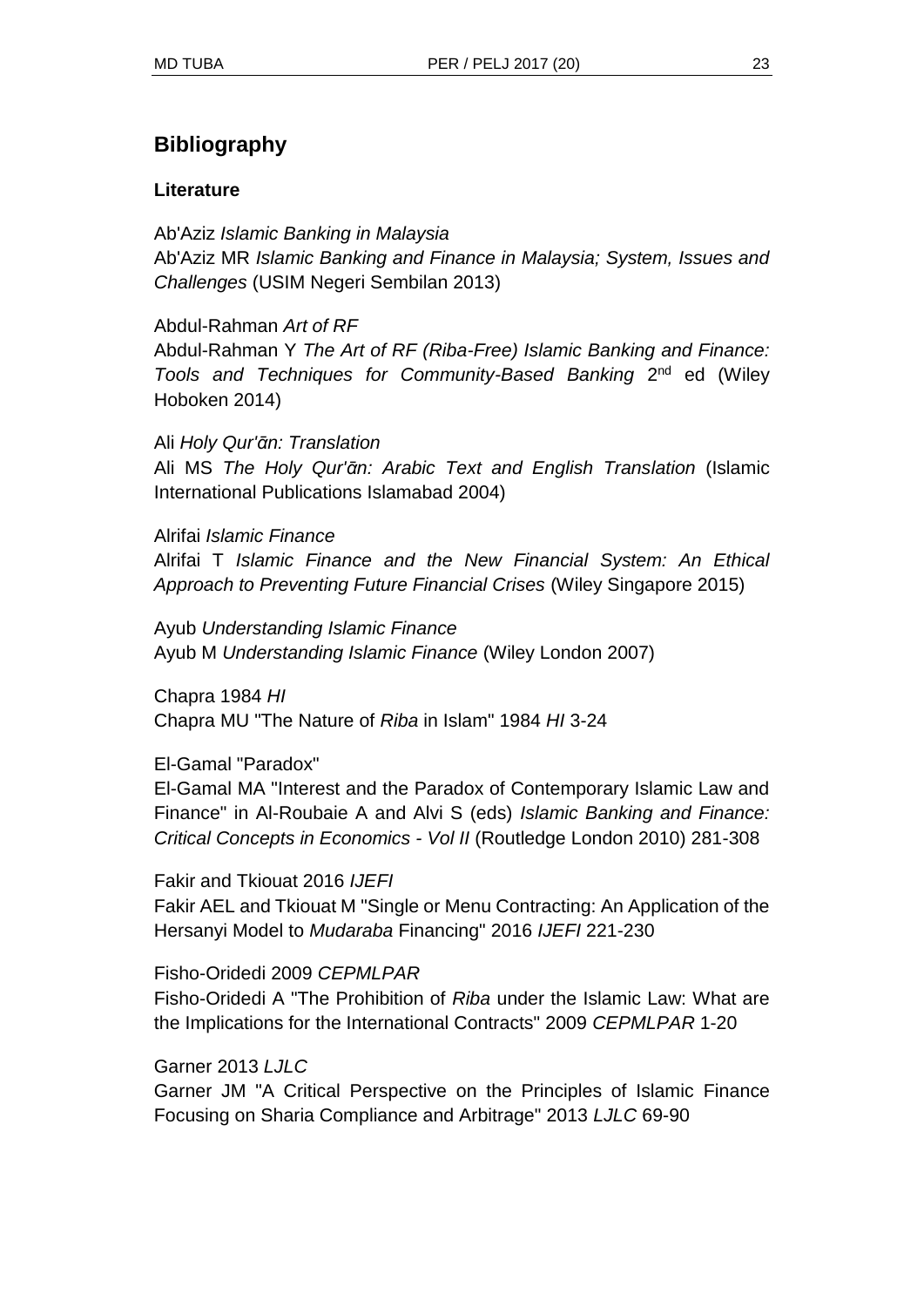Ginena and Hamid *Foundations*

Ginena K and Hamid A *Foundations of Shari'ah Governance of Islamic Banks* (Wiley Chichester 2015)

Hanif 2011 *IJBSS* Hanif M "Difference and Similarities in Islamic and Conventional Banking" 2011 *IJBSS* 166-175

Hasan "Structured Products"

Hasan A "Islamic Structured Products: Issues and Challenges" in Vernandos AM (ed) *Current Issues in Islamic Banking and Finance: Resilience and Stability in the Present System* (World Scientific Singapore 2010) 189-227

Hassan, Kayed and Oseni *Introduction* Hassan MK, Kayed RN and Oseni UA *Introduction to Islamic Banking and Finance: Principles and Practice* (Pearson Harlow 2013)

Hatta and Samah 2015 *GJAT*

Hatta M and Samah S "Compensation and Penalty Imposed on Debt Settlement of Islamic Products" 2015 *GJAT* 7-18

Horii 2002 *ILS*

Horii S "Reconsideration of the Legal Devices (*Hiyal*) in Islamic Jurisprudence: The Hanafīs and Their Exits (Makhārij)" 2002 ILS 312-357

Hussain *Islamic Banking* Hussain MG *Islamic Banking and Finance: Status and Issues* (Deep and Deep New Delhi 2011)

Iqbal "Financial Engineering"

Iqbal Z "Financial Engineering in Islamic Finance" in Al-Roubaie A and Alvi S (eds) *Islamic Banking and Finance: Critical Concepts in Economics - Vol II* (Routledge London 2010) 7-21

Irfan *Heaven's Banker* Irfan H *Heaven's Banker: Inside the Hidden World of Islamic Finance* (Constable London 2014)

Jalil 2010 *IJBSS*

Jalil MA "Financial Transactions in Islamic Banking are Viable Alternative to the Conventional Banking Transactions" 2010 *IJBSS* 219-233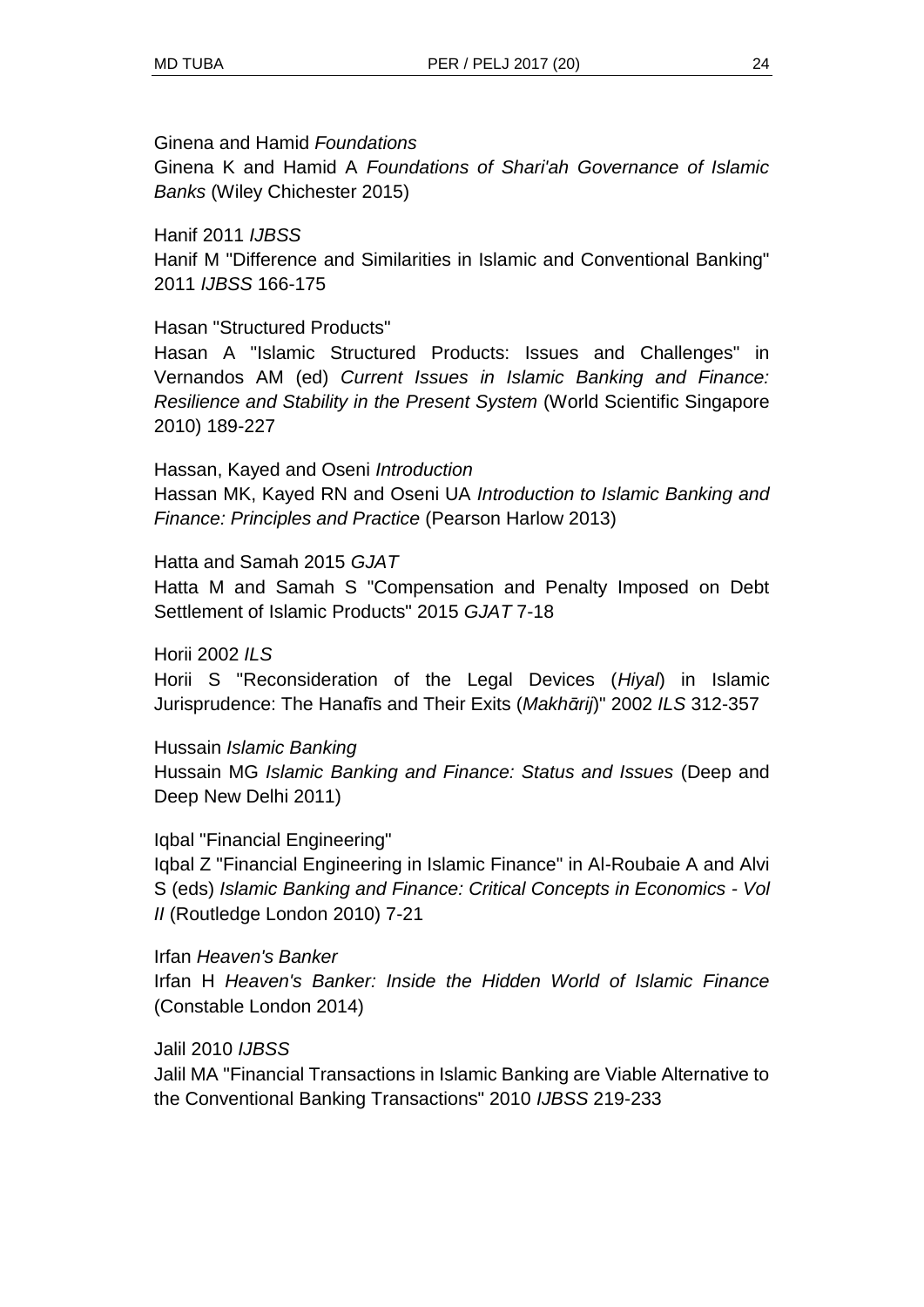#### Kettell *Islamic Finance*

Kettell B *Islamic Finance in a Nutshell: A Guide for Non-specialists* (Wiley Chichester 2010)

Khalil "Overview of Sharia"

Khalil E "An Overview of the Sharia*'ah* Prohibition of *Riba*" in Thomas A (ed) *Interest in Islamic Economics: Understanding Riba* (Routledge London 2006) 55-68

Kusheni and Hayat *Contracts and Deals*

Kusheni H and Hayat M *Contracts and Deals in Islamic Finance: A User Guide to Cash Flows, Balance Sheets, and Capital Structures* (Wiley Singapore 2015)

Mansoori 2011 *JIBM* Mansoori MT "Use of *Hiyal* in Islamic Finance and its Shari'ah Legitimacy" 2011 *JIBM* 69-92

Mirakor and Zaidi "Profit-and-Loss Sharing" Mirakor A and Zaidi I "Profit-and-loss Sharing Contracts in Islamic Finance" in Hassan MK and Lewis MK (eds) *Handbook of Islamic Banking* (Elgar Cornwall 2007) 49-63

Morapi *Islamic Banking in South Africa* Morapi L*The Regulation of Islamic Banking and Financial Institutions in South Africa* (LLM-dissertation University of Johannesburg 2014)

Nuhtay and Salman 2013 *IJBSS*

Nuhtay SN and Salman SA "Shari'ah and Ethical Issues in the Practice of Modified Wakalah Model in Family Takaful" 2013 *IJBSS* 128-132

Okon 2012 *AJSMS* Okon EE "The Sources and Schools of Islamic Jurisprudence" 2012 *AJSMS* 106-111

Qaed 2014 *JRHSS* Qaed IQM "The Concept of *Wadiah* and its Application in Islamic Banking" 2014 *JRHSS* 70-74

Qasaymeh 2011 *CILSA*

Qasaymeh K "Islamic Banking in South Africa: Between the Accumulation of Wealth and the Promotion of Social Prosperity" 2011 *CILSA* 275-292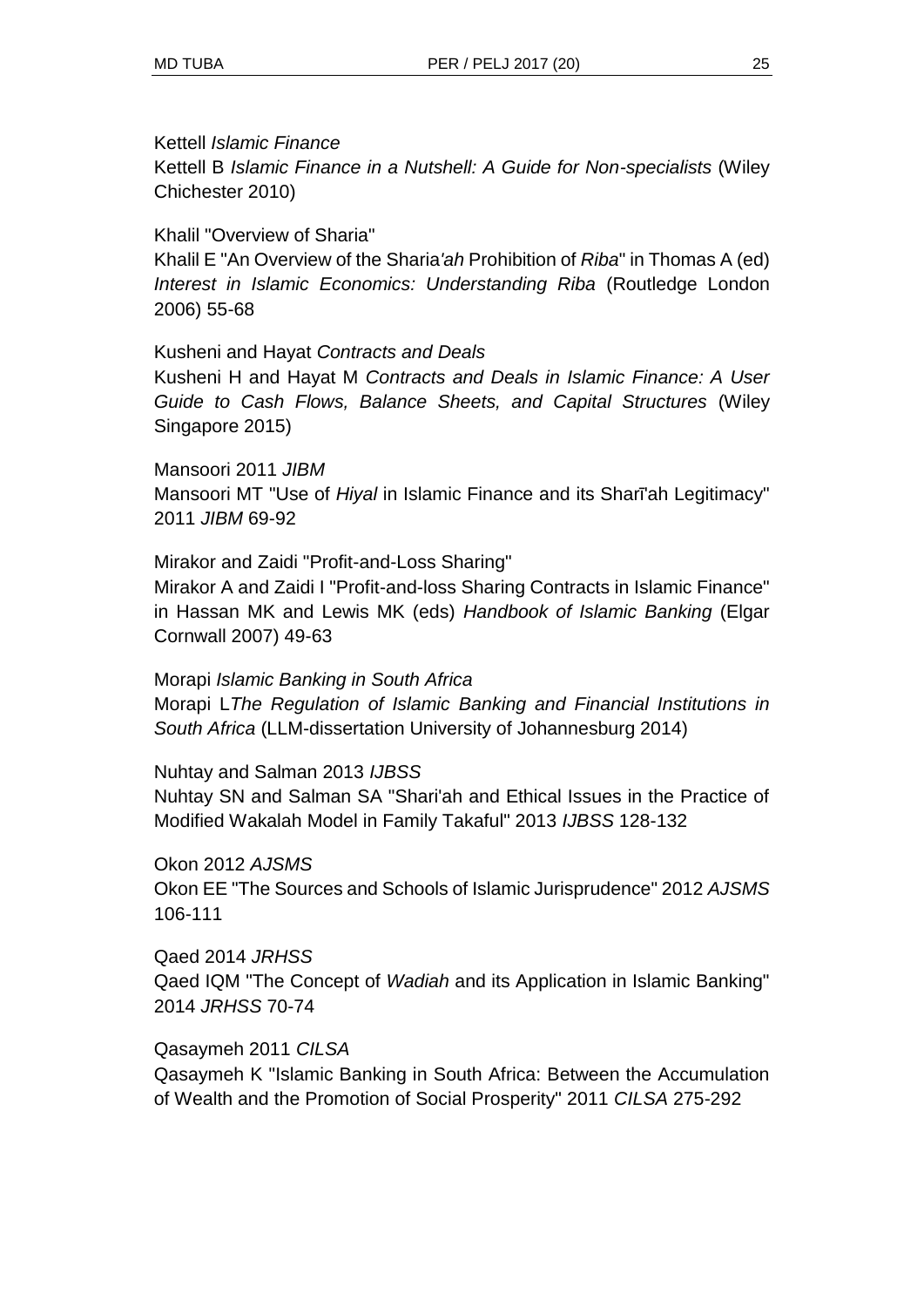#### Razak 2015 *EJIF*

Razak AHA "The Fundamentals of Islamic Banking and Finance: Apologue" 2015 *EJIF* 1-11

#### Saeed *Islamic Banking*

Saeed A *Islamic Banking and Interest: A Study of the Prohibition of Riba and its Contemporary Interpretation* (Brill Leiden 1996)

#### Sauer "Metaphysics and Economy"

Sauer JB "Metaphysics and Economy - The Problem of Interest: A Comparison of the Practice and Ethics of Interest in Islamic and Christian Cultures" in Al-Roubaie A and Alvi S (eds) *Islamic Banking and Finance: Critical Concepts in Economics - Vol II* (Routledge London 2010) 153-174

#### Sharawy 2001 *GJICL*

Sharawy HM "Understanding the Islamic Prohibition of Interest: A Guide to Aid Economic Cooperation between the Islamic and Western Worlds" 2001 *GJICL* 153-179

#### Siddiqui "Islamic Banking"

Siddiqui S "Islamic Banking: Rationale, Prospects and Challenges" in Al-Roubaie A and Alvi S (eds) *Islamic Banking and Finance: Critical Concepts in Economics - Vol IV* (Routledge London 2010) 73-89

#### Swartz 2012 *AJBM*

Swartz N "The Prevention of Over-indebtedness: The Problem of Interest and the Islamic Response" 2012 *AJBM* 10099-10108

#### Thomas "What is Riba"

Thomas A "What is Riba" in Al-Roubaie A and Alvi S (eds) *Islamic Banking and Finance: Critical Concepts in Economics - Vol II* (Routledge London 2010) 133-142

Visser *Islamic Finance* Visser H *Islamic Finance: Principles and Practice* 2<sup>nd</sup> ed (Edward Elgar Cheltenham 2013)

#### Wahyudi *et al Risk Management*

Wahyudi I *et al Risk Management for Islamic Banks: Recent Developments from Asia and the Middle East* (Wiley Singapore 2015)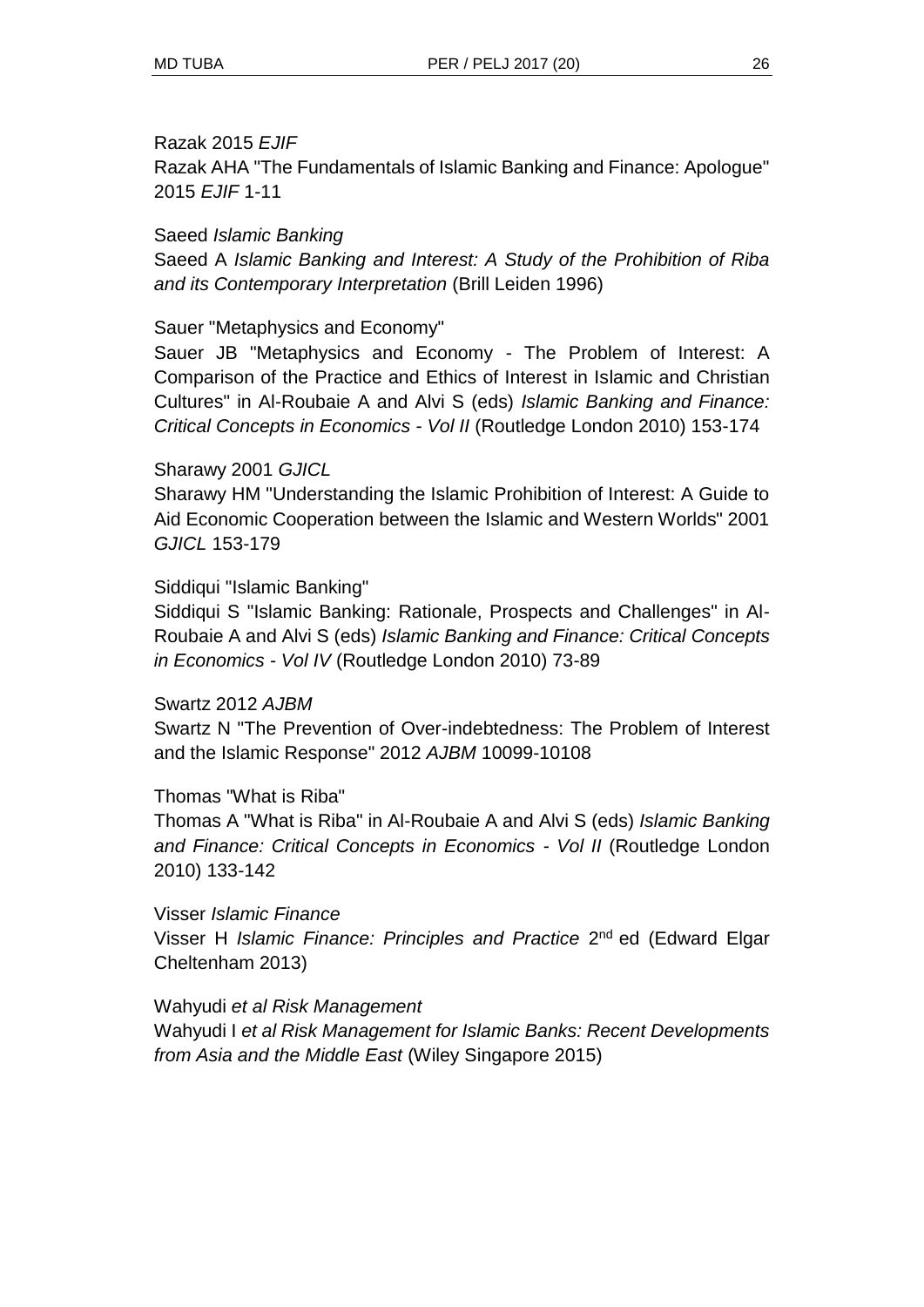Zuhayli "Juridical Meaning of Riba"

Zuhayli S "The Juridical Meaning of Riba" in Thomas A (ed) *Interest in Islamic Economics: Understanding Riba* (Routledge London 2006) 26-54

### **Case law**

### *Malaysia*

*Bank Islam Malaysia Berhad v Lim Kok Hoe* 2009 6 MLJ 839

### *South Africa*

*Albaraka Bank Ltd v Halaal Royal Snacks (Pty) Ltd* (SGHC) unreported case number 08400/2010

*FirstRand Bank Ltd v Lodhi 5 Properties Investment CC* 2013 3 SA 212 (GNP)

*Lodhi 5 Properties Investments CC v First Rand Bank Limited* 2015 3 All SA 32 (SCA)

### *United Kingdom*

*Beximco Pharmaceuticals Ltd v Shamil Bank of Bahrain EC* 2004 APP LR 01/28

*Islamic Investment Company of Gulf (Bahamas) Ltd v Symphony Gems NV* 2002 WL 346969 (QB Comm Ct 13 February 2002)

*The Investment Dar Company KSCC v Blom Developments Bank SAL* 2009 EWHC 3545 (Ch)

### **Legislation**

*Close Corporations Act* 69 of 1984

*Companies Act* 61 of 1973

*Income Tax Act* 58 of 1962

*Prescribed Rates of Interest Act* 55 of 1975

*Tax Law Amendment Act* 24 of 2011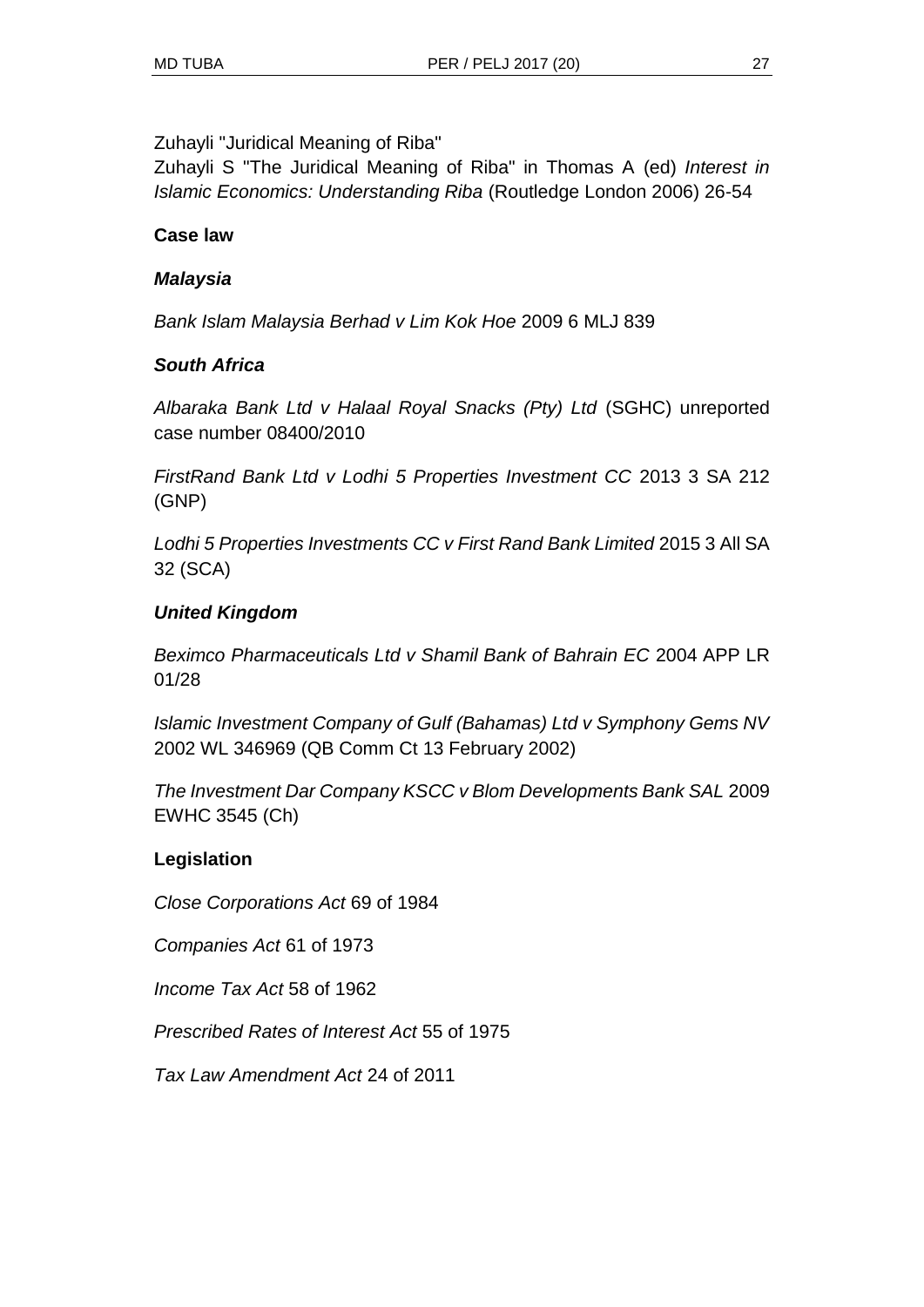#### **Internet sources**

Ali 1987 http://www.streathammosque.org/uploads/quran/english-quranyusuf-ali.pdf

Ali AY 1987 *The Holy Qur'ᾱn: English Translation of the Meanings* http://www.streathammosque.org/uploads/quran/english-quran-yusufali.pdf accessed 17 May 2016

Baele, Farooq and Ongena 2012 https://core.ac.uk/ download/pdf/6654624.pdf

Baele L, Farooq M and Ongena S 2012 *Of Religion and Redemption: Evidence from Default on Islamic Loans* https://core.ac.uk/download/pdf/ 6654624.pdf accessed 17 May 2016

Rosly and Sanusi 1999 http://www.kantakji.com/media/8076/o113.pdf Rosly SA and Sanusi MM 1999 *The Application of Bay'AL-'Inah and Bay' Al-Dayn in Malaysian Islamic Bonds: An Islamic Analysis* http://www.kantakji.com/media/8076/o113.pdf accessed 17 May 2016

Yaacob 2011 http://ifikr.isra.my/documents/10180/16168/19.pdf Yaacob H 2011 *A Critical Appraisal of International Islamic Finances Cases, and the Way Forward* http://ifikr.isra.my/documents/10180/16168/19.pdf accessed 19 May 2016

#### **LIST OF ABBREVIATIONS**

| <b>AJBM</b>     | African Journal of Business Management                                       |
|-----------------|------------------------------------------------------------------------------|
| <b>AJSMS</b>    | American Journal of Social and Management<br><b>Sciences</b>                 |
| <b>CEPMLPAR</b> | The Centre for Energy, Petroleum and<br>Mineral Law and Policy Annual Review |
| <b>CILSA</b>    | Comparative and International Law Journal<br>of South Africa                 |
| <b>EJIF</b>     | European Journal of Islamic Finance                                          |
| <b>GJAT</b>     | Global Journal Al-Thagafah                                                   |
| <b>GJICL</b>    | Georgia Journal of International<br>and<br>Comparative Law                   |
| <b>HC</b>       | <b>High Court</b>                                                            |
| HI              | <b>Hamdard Islamus</b>                                                       |
| <b>IJBSS</b>    | International Journal of Business and Social<br>Science                      |